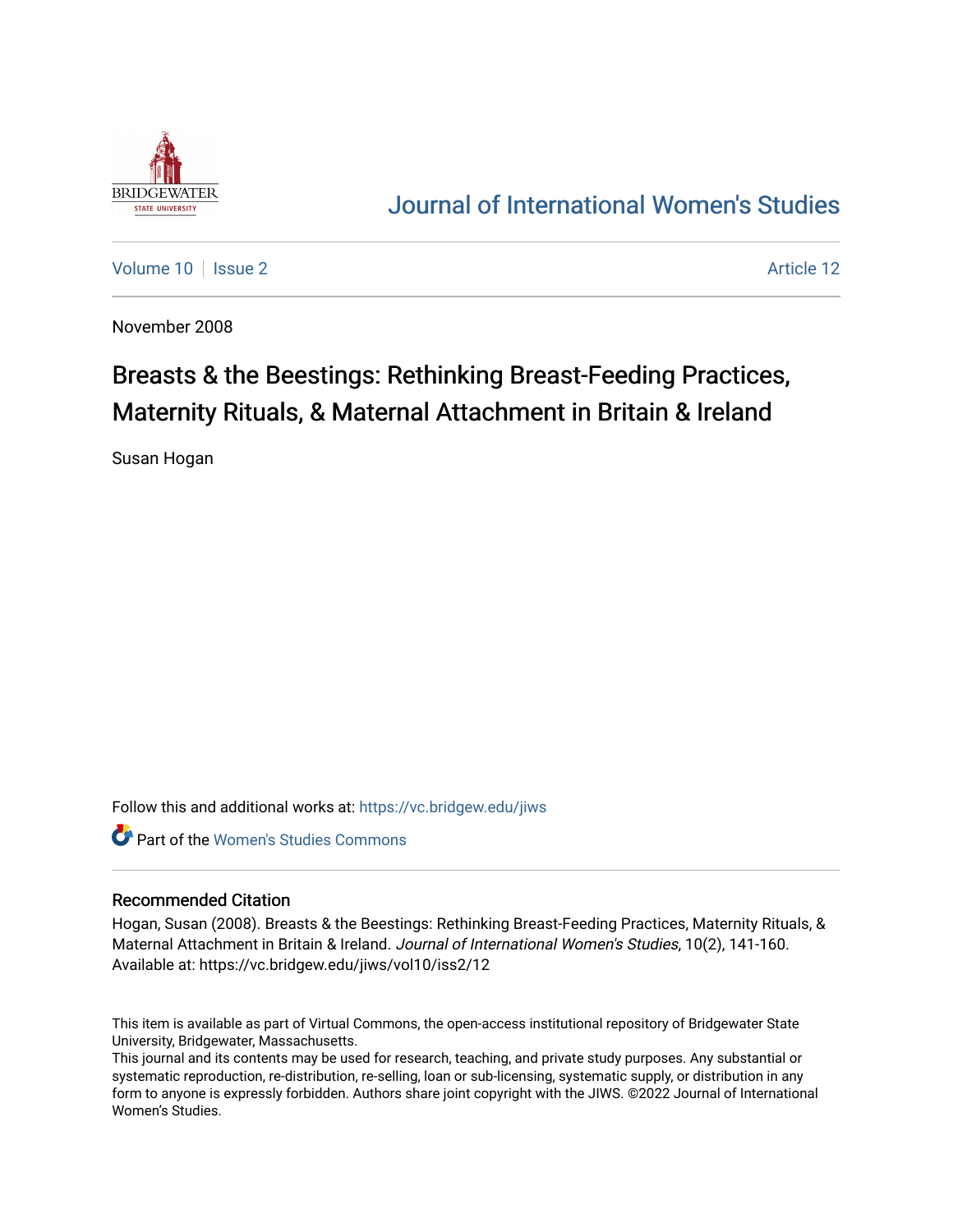This journal and its contents may be used for research, teaching and private study purposes. Any substantial or This journal and its contents may be used for research, requiring the effect study purposes. Any substantial or<br>systematic reproduction, re-distribution, research Stephen Sub-licensing, 89 Stematic supply or distribution i to anyone is expressly forbidden. ©2008 Journal of International Women's Studies.

#### **Breasts & the Beestings: Rethinking Breast-Feeding Practices, Maternity Rituals, & Maternal Attachment in Britain & Ireland**

By Susan  $Hogan<sup>1</sup>$ 

#### **Abstract**

Viewing the wider collective rituals of childbirth as liminal is helpful in understanding the highly contested nature of many cultural practices. With English  $\&$ Irish historical examples, this essay will argue that it has been to the advantage of women that they maintain a wide range of post-partum taboos and rituals. The themes of postpartum pollution and female power are developed in the context of wet-nursing and the withholding of colostrum. 'Churching', evident in the medieval period in Britain, continues to this very day, though in a simplified form. The colostrum taboo and ideas about the transmission of personality via breast milk are very ancient ideas, now entirely discredited in a British context, though to breastfeed another's baby is now socially taboo. Ideas about how the passions of the nurse could spoil her milk and cause diseases in the child were still widespread in the nineteenth century, and there are resonances of these ideas evident today in beliefs about how pregnant women's emotions might damage her developing foetus.

Theoretically, this article illustrates how anthropological ideas can enrich our understanding of cultural history.

*Keywords*: liminality, taboos, motherhood, breast-feeding, deviancy, rituals

#### **Introduction**

<u>.</u>

 I shall discuss this in further depth, but mothers giving birth may be viewed as 'liminal' entities because they straddle the line between purity and pollution; self and other; and indeed life and death. The gossip feasting, which will be further described, had distinctly transgressive and therefore deviant aspects – again these can usefully be explored as 'liminal' events: events which challenge customary practises and add a disturbing element of indeterminacy. Or if I may put this more crudely, childbirth was, and remains, (perhaps because of its very liminality), a political, and ideological 'hotspot' and a contested site with regards to male/female power relations, and the application of rituals; consequently, every aspect of the management of the event was potentially highly inflammatory, and subject to rival proscriptions.

<sup>&</sup>lt;sup>1</sup> Professor Hogan has research interests in the history of medicine. She has written extensively on the relationship between the arts  $\&$  insanity, and the role of the arts in rehabilitation. Her monograph on this subject is *Healing Arts: The History of Art Therapy* (2001). Hogan's other research interest is in the treatment of women within psychiatry and post-natal care both historically and now. Recent publications on this topic include *The Tyranny of the Maternal Body: Maternity and Madness* in Women's History Magazine. No. 54. Autumn, 2006 pp. 21-30, and with a focus on contemporary popular culture, *Conception Diary: Thinking About Pregnancy & Motherhood* (2006). Susan Hogan's emails are s.hogan@derby.ac.uk or drsusanhogan@googlemail.com Summary details are available at http://www.derby.ac.uk/staffsearch/dr-susan-hogan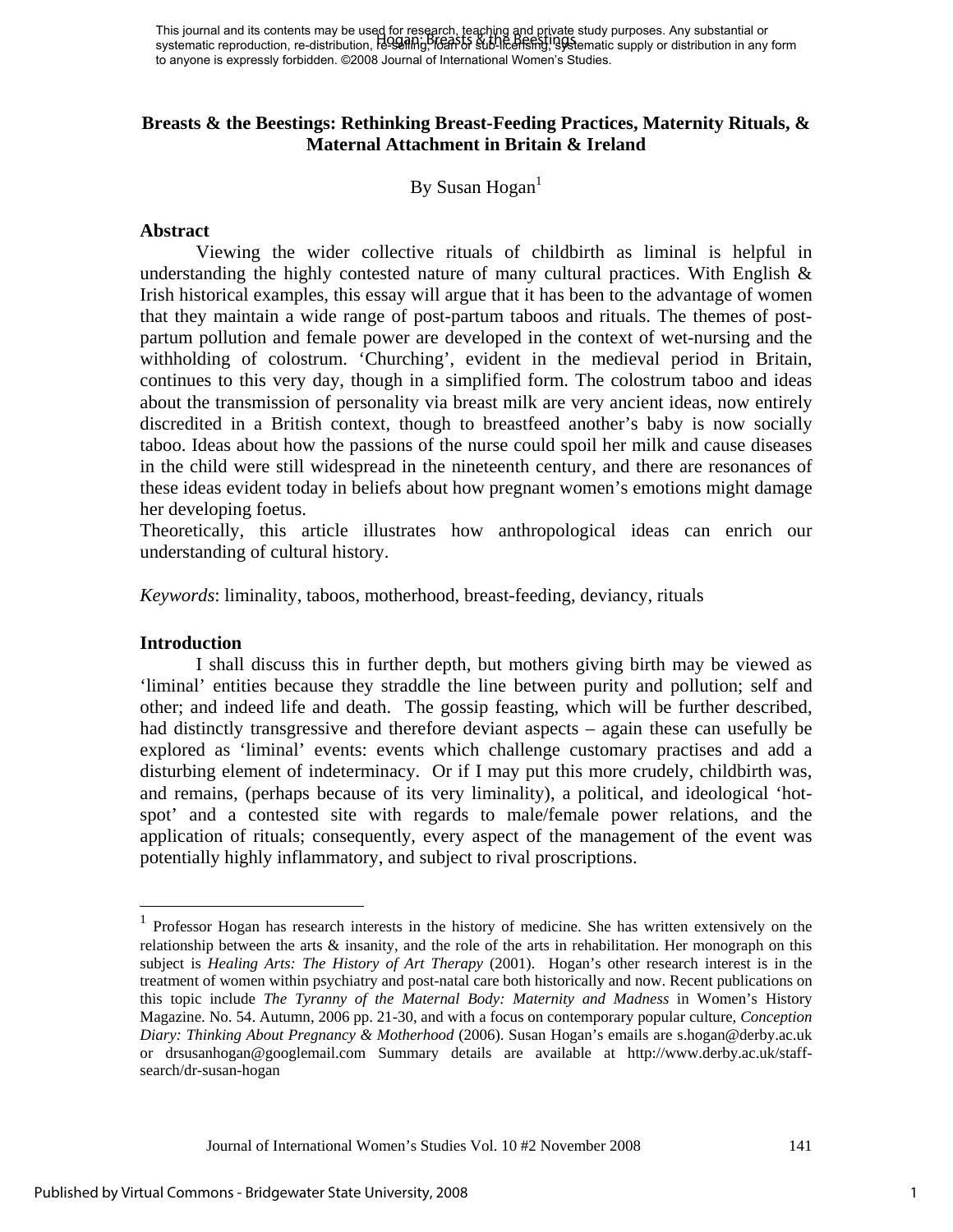In this paper I will look at some historical ideas about rituals relating to childbirth and breast feeding, the latter often thought of as straightforward and unproblematic. Women had breast milk and fed their milk to their young didn't they? But actually, because childbirth is a particularly liminal area it is highly political, and also highly regulated, but the regulation is extremely contested. This is arguably an interesting way of approaching the subject matter.

Ideas about transmission of personality via breast milk will receive brief analysis in relation to the social regulation of women and with respect to deviant thinking.<sup>1</sup> Even what went on in women's minds–this supposedly private domain was represented as potentially dangerous and in need of regulation: their thoughts could damage a gestating foetus, or after birth, cut-off its milk.

Taboos about breast-feeding will be examined in relation to their links with purity rituals and potentially subversive<sup>2</sup> gossip feasts',<sup>3</sup> which, along with the lying-in period, served to undermine customary power relations and class divisions.<sup>4</sup> For example, women could not be 'churched' until their vaginal discharge (lochia) has stopped and 'unchurched' she could not re-join the community.<sup>5</sup> In this liminal state, it was also thought she should not breastfeed, though this latter prohibition was not always observed. The essay will argue that it was to the advantage of women that they maintain such taboos and rituals. Childbed rituals functioned to give women in the early modern period, and beyond, opportunities to transgress the bounds of normally accepted female behaviour, and as such were domains of potential deviance thought to require male regulation and suppression.

Finally, the role of wet-nurses (lactating women who fed babies other than their own) will be re-examined in the light of recent anthropological research. This paper will suggest that women who experience high-rates of infant mortality develop a rather different sensibility toward their offspring, which is *not* indifferent, yet involves forming delayed attachments to offspring.

## **Liminality as a useful concept**

 The term 'liminal' is related to limin or threshold, but it is a term which has been used by anthropologists to indicate a transitional period: characterised by ambiguity, openness and indeterminacy. Anthropologist Victor Turner discusses, 'a liberation of human capacities' from 'normative constraints' and it may be the case that the usual confines regarding self-understanding and behaviour are relaxed, opening the way to a new way of being.<sup>6</sup>

Liminal events can be deeply disturbing. As Mary Douglas (1966) has pointed out, that which cannot be easily categorised leads to social anxiety and from there to suppression or avoidance:<sup>7</sup> that which cannot be clearly classified, or that which falls between classificatory confines, may be regarded as 'polluting' or 'dangerous'.<sup>8</sup> Ambiguous things can seem very threatening and taboos (post-partum purity rituals, or proscriptions about the type of milk to be given) serve to protect the distinctive categories of the universe. So, 'ideas about separating, purifying, demarcating and punishing transgressions have as their main function to impose systems on an inherently untidy experience.'<sup>9</sup>

 Transitional periods, such as childbirth, are often marked by a rite of passage. These are moments of social instability from one social or religious state to another. Rites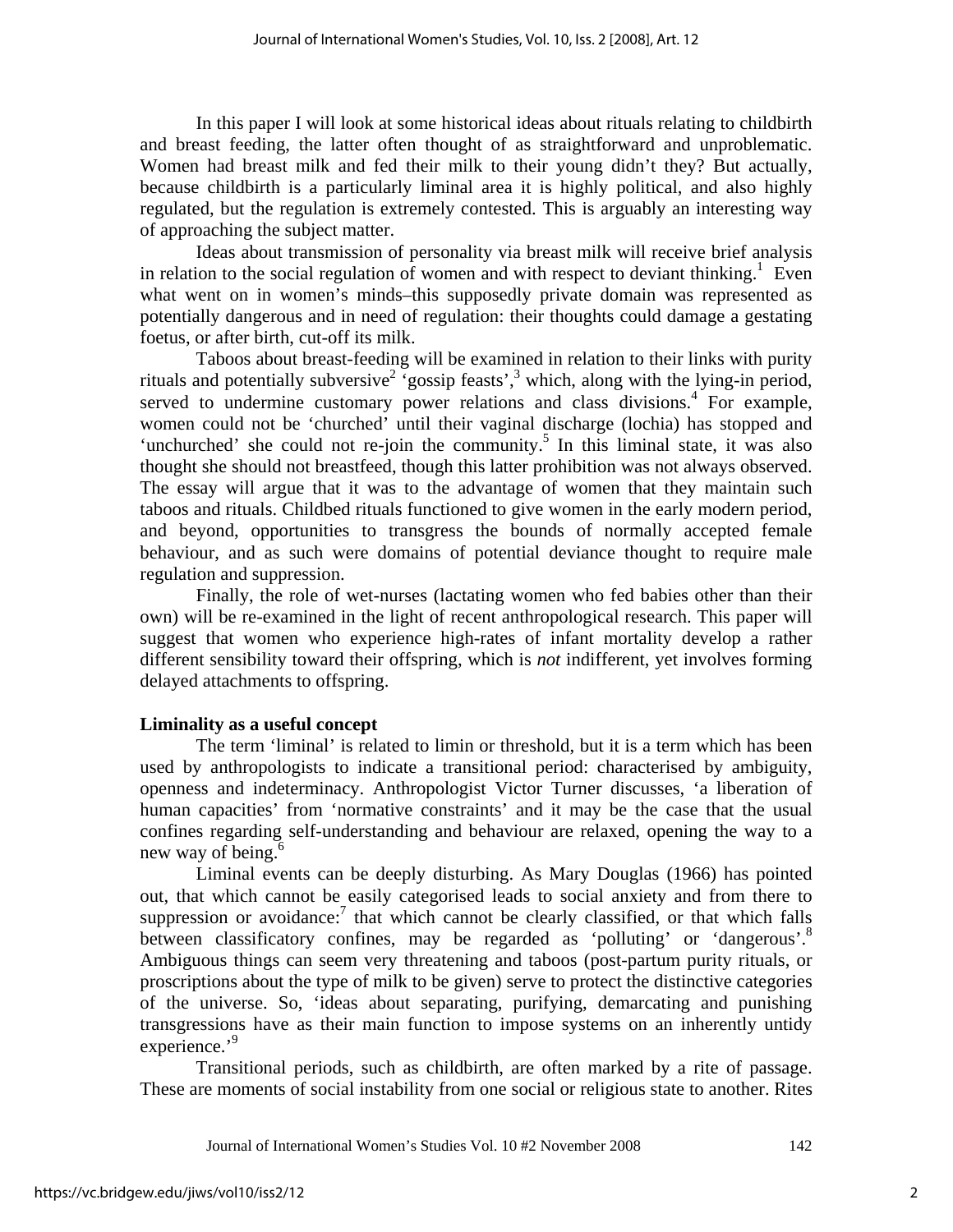of passage may be subject to highly proscribed forms of conduct; however, these rituals themselves may be constantly contested, and this is very much the case when one views the history of childbirth.

 With respect to ritual purification following childbirth, rituals varied tremendously but a common element was a period of social exclusion, or if not exclusion then being prevented from performing some customary duties. Indeed, being secluded in a darkened room was common in earlier periods. Very often women were expected to remain indoors – hence the veil worn on the way to the 'churching' ceremony, which functioned, perhaps, to continue to keep her in an interior space of sorts. 'Churching' rituals were tremendously popular and very much in demand right into the twentieth century as a rite of passage back into the community; women who staggered drunk into their local church, following their 'gossiping' revels, to demand the rite, were really very miffed if the local clergyman refused to perform it. For others, as will be elaborated, it was more of a formal affair in which the new mother would process veiled (and sober) with her 'gossips' for a lengthy church service. Other rituals centred on the rejection of colostrum, or the 'beestings' as it was otherwise known, (the first – 'green' milk).

 The gossip feasts surrounding childbirth and 'churching' rituals can be seen as 'deviant' insofar as they might be viewed as liminal phenomena. Ones, if we use Turner's formulations (Turner 1974 & Turner & Turner 1978), which may be seen as betokening 'the partial, if not complete, abrogation' of secular social structures, rather than 'reflecting or reinforcing' them.10 In other words, it may have an *anti-structural* tendency. $^{11}$ 

 There is considerable scholarly debate on the nature of liminality, which it is only within the scope of a short essay to briefly acknowledge. An anti-structural tendency attached to ritual enactments has been questioned, even by Turner himself, who of the liminal phase wrote:

'The gaps between the positions, the interstices, are necessary to the structure. If there were no intervals, there would be no structure, and it is precisely the gaps that are reaffirmed in this kind of liminality. The structure as a whole equation depends on its negative as well as its positive signs.<sup>'12</sup>

In theologian Jan Berry's (2006) critique of this idea, she writes:

'…the potential for the overthrow of social status is contained, given a safe, timelimited boundaried expression which then allows the status quo to continue.<sup>13</sup>

Given that the British and Irish gossiping revels I shall be exploring represent some of the most extreme forms of behaviour open to women at various historical junctures, the historical evidence rather contradicts Berry's thesis above, which suggests that the *status quo* is never fundamentally threatened. An anti-structural tendency is also noted by Grimes (1993) who, for example, notes that all ritual is subject to change during the process of enactment.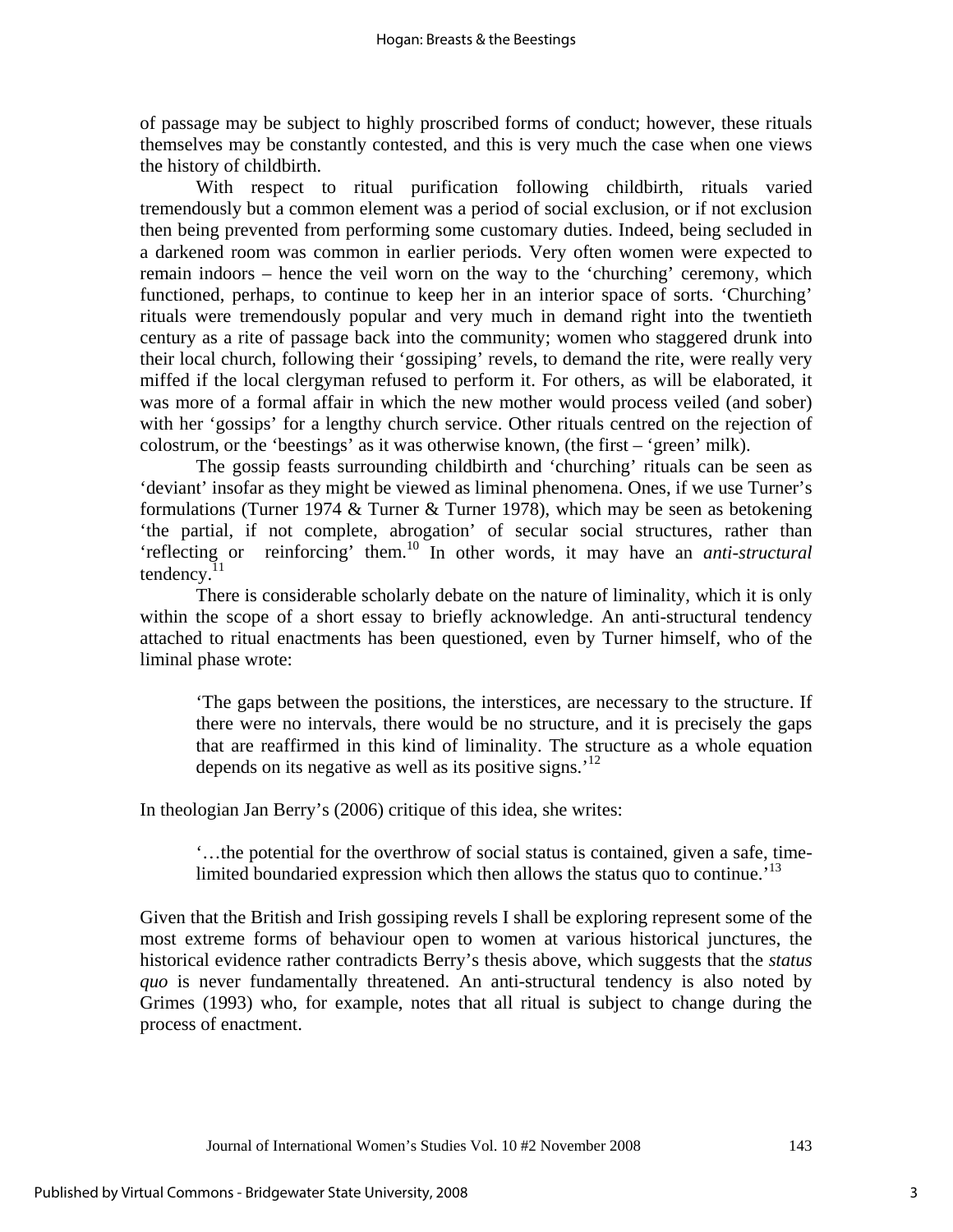'In most cultures ritualizing is socially anomalous. It happens on the margins, on the thresholds; so it is stigmatized by liturgical classicists and eulogized by ritual romantics. In either case it makes havoc of theories and definitions of ritual if we have built into them the notions of tradition, repetition, and collective participation.<sup>'14</sup>

Professor of Religious Studies, Catherine Bell (1992) supports the idea that 'ritualization can also promote the forces that have been traditionally thought to work against social stability and control.<sup>'15</sup>

 Victor Turner (1969) describes the characteristics of liminality thus as, 'necessarily ambiguous, since this condition and these people elude or slip through the network of classifications that normally locate states and positions in cultural space. Liminal entities are neither here nor there.<sup> $16$ </sup>

 Childbirth, and the rituals and taboos surrounding it, are sites of extreme contestation or liminality (or both). In the case of liminality, competing discourses find it hard to find purchase on the subject in hand: debates about infanticide and abortion are particularly good examples of this, and the lack of purchase on the topic is evident in literally centuries of debate on the subject; has a baby whose throat has been cut with a knife been murdered if at the moment of the incision the rest of it's body had not yet been born? Surely, it was as yet an 'unborn child?' it was asked in nineteenth century England by legal commentators.<sup>17</sup> In contrast, in the  $21<sup>st</sup>$  century a woman in North America who refused 'medical treatment' (a Caesarean Section) who went on to have a dead baby was accused of 'murdering her unborn child', what many of us might regard as a contradiction in terms. Both women were actually acquitted, but the argument over both cases was ferocious.18 These transitional or liminal moments are ideologically slippery if you like: indeterminate.

 What about the women I actually want to discuss here - the 'deviant' mothers? Are they serene and unmoving ahistorical Madonnas in the midst of all this discussion of competing discourses? Once one enters into the realm of social relations, their experience of breast-feeding, for example, must be seen as diverse. Nothing must be taken for granted: the bonding; the mother love, even the pain of childbirth. Can pain, for example, which we would suppose to be a brute fact, be said to be experienced in the same way across cultures? Having seen protagonists with their flesh pierced through with metal rods processing (supposedly in a state of bliss) through the streets of Singapore during religious festivals, I have been left believing that basic physical experiences are in fact culturally meditated in the way that they are individually experienced.

 To continue briefly with the example of pain, pain in childbirth is interpreted through a cultural lens and in some cultures women who have performed their duties well are not expected to endure excessive pain and are exhorted not to cry out, as in some parts of contemporary rural India, for example.<sup>19</sup> In other cultures, excessive pain might be associated with previous infidelity. The Lele of the Kasai in Zaire, for example, (in the late 1950's), revealed such infidelity during the birth of a child:

'A girl was supposed to have no secrets from her mother, and men would express amazement at their lack of reserve…. A girl confided her extra-marital adventures to her mother. Then, when the girl was in labour her mother would be able to

Journal of International Women's Studies Vol. 10 #2 November 2008 144

4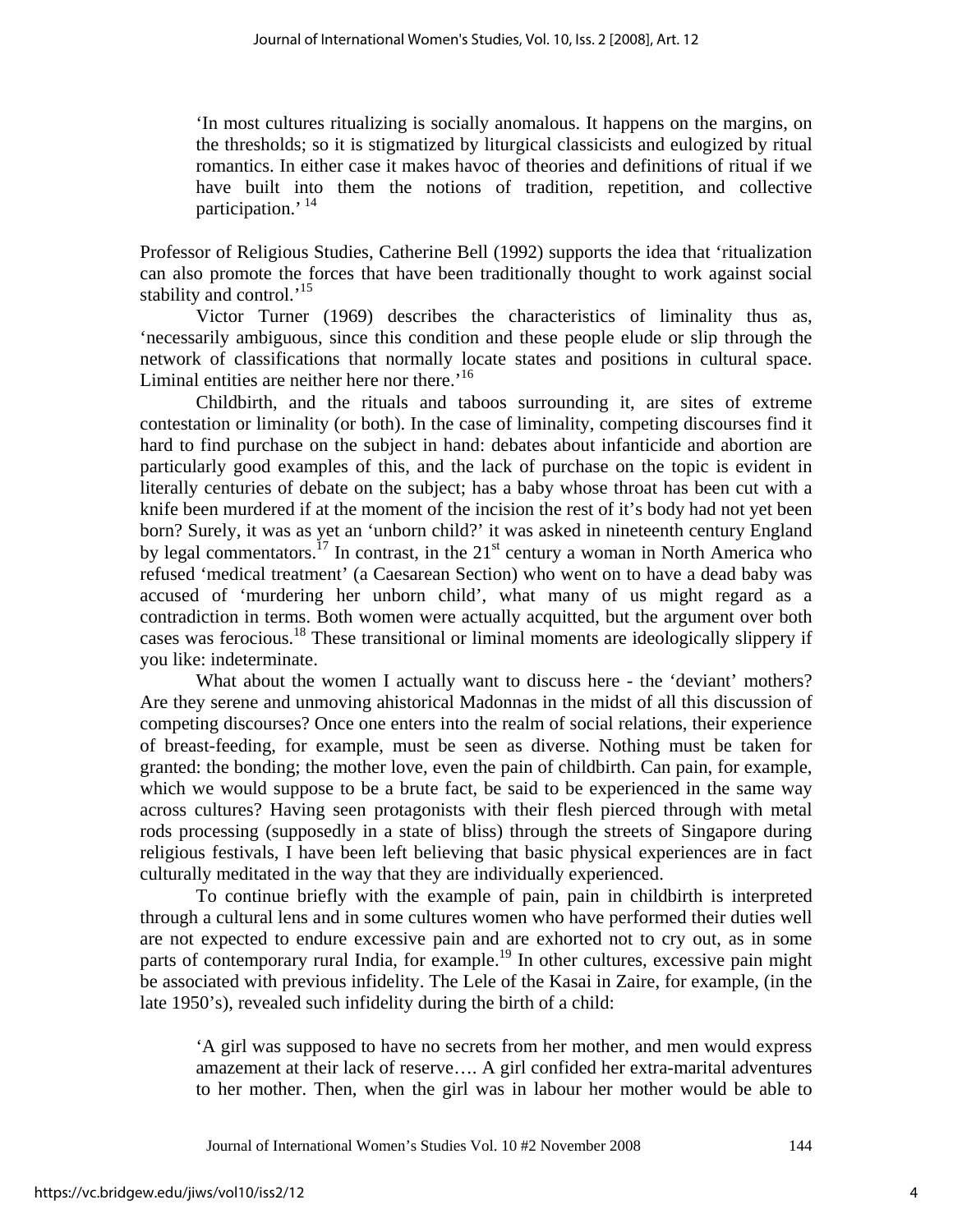reveal the names of her lovers, so that the delivery would be speedy  $\&$  safe.<sup>'20</sup>

In contrast, today's Japanese women expect childbirth to be painful and have a phrase: *Onaka-wo-itameta-ko*, which translates as, the child who gave me so much pain is special, is dear to me. $^{21}$ 

This paper asserts that viewing the wider collective rituals of childbirth as liminal is extremely helpful in understanding the highly contested nature of many cultural practices, and I have provided examples above which illustrate the conceptual problems which childbirth can raise, particularly with respect to the status of the foetus/yet unborn child, as a liminal entity. With historical examples from England and Ireland, this essay will now look at arguments which support the idea that is was to the advantage of women to maintain a wide range of pre and post-partum rituals. The theme of postpartum pollution and female power will be developed with particular reference to the withholding of colostrum. Though it is not within the scope of this journal article, whilst looking at breast feeding taboos, it does seem important to acknowledge the longstanding taboo about avoiding sexual intercourse whilst breast feeding.<sup>22</sup> Furthermore, some women were prevented from breast-feeding, because some husbands wanted sexual congress and would not allow breast feeding to continue. I recognise that this latter topic requires a paper in its own right.

#### **Colostrum & Animal Suckling**

Colostrum, a mother's first milk also know as 'green milk' or 'beestings' appears to have become synonymous with a disease, 'beestings' in the early seventeenth Century thought to be caused by imbibing the beest (probably because of the appearance of the milk).<sup>23</sup> Though by the late seventeenth Century medical authorities had begun to challenge the widespread taboo about feeding colostrum to the newborn, the historian Valerie Fildes argues that these new pronouncements probably did not penetrate the norms established around not feeding colostrum, as few mothers would have wanted to do something harmful to their newborn.<sup>24</sup> The rejection of colostrum was an immensely enduring and well established taboo; even the great philosopher Aristotle (348-22 B.C.E) thought, erroneously, this first milk to be unsuitable.<sup>25</sup>

As has been well documented, the green milk has all kinds of health giving properties. The mother's immune defences are transmitted to the baby via this milk. Colostrum lasts for about two weeks (though changes its appearance after three or four days to look like normal breast milk).<sup>26</sup> Colostrum contains cells which 'engulf' infective organisms in the newborn baby's gut, and 'liberate several protective proteins.' Additionally, it is high in zinc.<sup>27</sup> The antibodies contained within the colostrum are transmitted to the newborn to fight bacterial infection, and the milk is particularly nutritious.

The important point is that infants who were breast-fed by their mothers from birth had a much better chance of survival, because of their enhanced ability to fight infections, than the babies who were 'wet nursed' while the mother had the beestings, or those infants who were fed alternative foods from non-sterile containers. Thus, the change in attitudes about the meaning of colostrum is extremely significant in terms of early infant survival.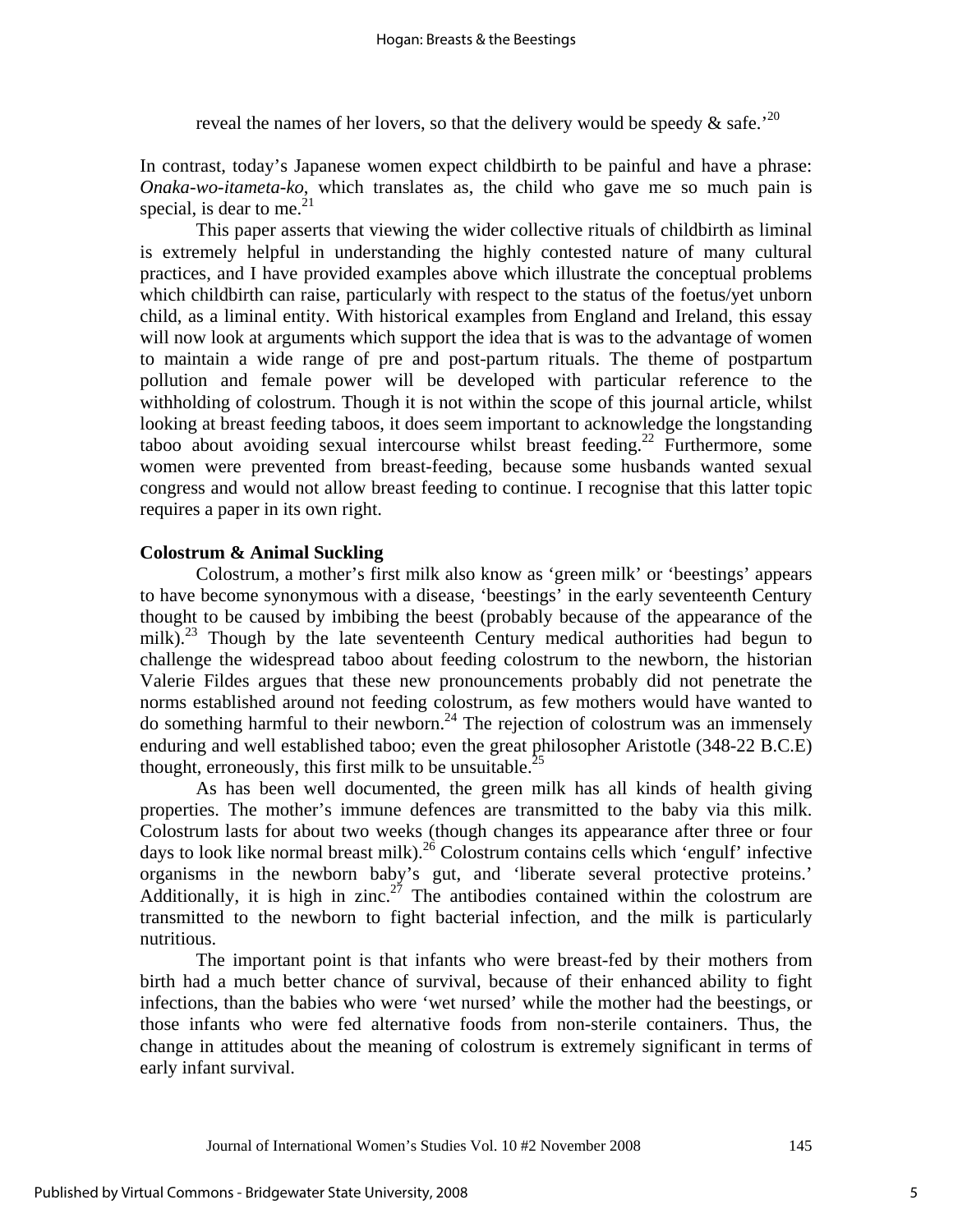Fildes survey of early childcare handbooks found evidence that beestings was generally thought harmful to the baby throughout pre-industrial Europe. There were a number of reasons put forward for this. The mother had not been 'churched' for example. Churching, a thanksgiving of women after childbirth, also served as a ritualistic cleansing ceremony which welcomed the woman back into the community from her liminal state.<sup>28</sup>

It is likely that this ceremony goes back to ritual impurity after childbirth, according to Jewish law. Purity is, of course, a religious ideal and ideas of purity and impurity are important elements of many ancient religions, but it is probable that 'churching' has Jewish origins in the concept of *tumah ve-toharah*; this is an idea that a person or object, under religious law, can be in a state which prohibits the person from having contact with their cult or temple.<sup>29</sup> In the Jewish tradition a women was considered ritually unclean until her purification bath in the *mikvah*. 30

The fact that a sacrifice would have been required under Jewish religious law indicated that childbirth was regarded as a strong form of ritual uncleanness and of potential defilement. In Leviticus, purification could include 'the washing of the clothes of the unclean person (eg., Lev. 11: 25, 28) and [for] still greater degrees [of pollution], the offering of a sacrifice (Lev. 5: 6 ff)'.<sup>31</sup>

In Leviticus it is stated that, 'A woman is unclean for a period of seven days after giving birth to a male child and 14 days after a girl' (Lev.12: 6 ff). Then for a 'period of 33 additional days after a boy and 66 after a girl (Lev. 12: 4, 5), she is forbidden to enter the temple or to touch hallowed things. The purification is completed on the bringing of a sacrifice (Lev. 5: 6 ff)<sup>2</sup>.<sup>32</sup> Whilst the sacrificial aspect had been dropped by the nineteenth Century, a new mother was not accepted back into her community or church prior to the 'churching ritual', which in the twentieth Century became a church based thanksgiving ceremony (it is in the Book of Common Prayer), but in the nineteenth century it may have still retained a ritualistic bathing rite of some sort: 'Bathing is also common to all purity rituals, even where it is not expressly specified.<sup>33</sup>

Certainly, in the sixteenth century there is a suggestion of 'bathing' taking place: 'If she be not defiled by childbirth, why do they separate her? *Why do they cleanse her?*' demanded Henry Burrows.<sup>34</sup> Thomas Cartwright  $(1573)$  notes the influence of "Jewish" religion" on the practice, noting that the "accustomed offering" made by women at churching "carrieth [sic] with it a strong sent and suspicion of a sacrifice".<sup>35</sup> Indeed, the earlier ritual on which churching was based still contained the use of water. In the *Missale ad Usum Ecclesiae Sarum*, 36 the new mother was covered with a veil, had prayers said over her and was then sprinkled with holy water before being led into the church by a priest saying, "Enter into the temple of God, that thou mayest have eternal life,"<sup>37</sup> or "Thou shalt purge me, O Lord, with hyssop' (hyssop being the herb used to cleanse sacramental vessels).<sup>38</sup> Historian Cressy (1993) illustrates that tremendous latitude was given to ministers as to how they performed the right.<sup>39</sup> Social practices clearly varied a great deal, and there was considerable regional variation. This is a key point because childbed rituals, and the accompanying rites around them, since they were so varied, left leeway for what several recent theorists have called the process of 'ritualizing': essentially this involves a creative process of 'provocative, and innovative ritualizing; constructing ritual, cultivating attitudes, moulding awareness, exploring relationships, and redefining religious practice.'40 These were liminal events.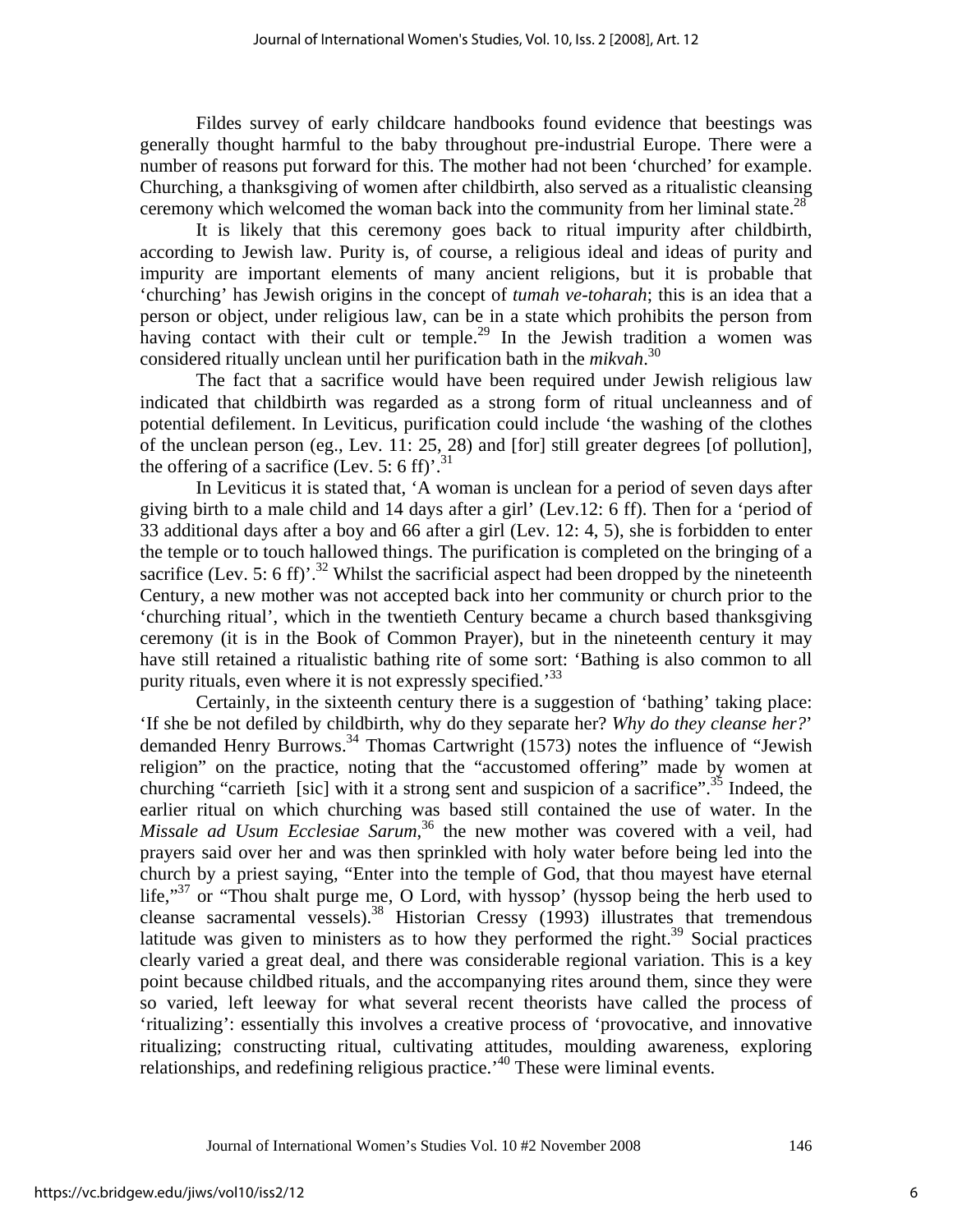'The Churching of Women' as an Anglican service is officially called 'The Thanksgiving of Women after Childbirth, Commonly Called the Churching of Women' (since the 1552 edition), but in 1549 the official title was 'The Purification of Women.' The content of the service did not change when the name change took place.<sup>41</sup> To say that a woman was 'churched' 'implies that she was restored to church membership in some sense', as theologian Hefling (2006) points out, 'and she is meant to receive Communion at the same time: Communion being the defining act and privilege of a church member. This suggests, perhaps, that she had been somehow excluded but there is nothing [in the text of the thanksgiving] to suggest reasons for the exclusion… It's possible, of course, that the idea of purification was simply taken for granted by all concerned. The Prayer Book Service is, perhaps, capable of being so interpreted.<sup>42</sup>

Looking at how women understood the ceremony in earlier periods, Cressy (1993) argues that the term 'churching' was thought to suggest a ritualistic end to 'banishment' or 'excommunication', implying therefore that the ceremony acted as purification.<sup>43</sup> The idea of 'Churching as a ritual whereby the impure were purified, was sufficiently well established to have aroused debate over several centuries. Such a ceremony was performed not only for women but for adulterers as well. Customs varied from parish to parish but in some it was regarded as unlucky for the woman to leave her home prior to the churching ceremony – the aspect of ritual seclusion being maintained. Consequently, the 'churching' ceremony was sometimes said in private homes. Thomas (1997) suggests that the ceremony held a 'semi-magical significance in the popular imagination' and that it was a common superstition that it was 'improper for the mother to emerge from her house, or to look at the sky or the earth before she had been purified'.44 Historian Nathalie Knodel (1995) adds that the ritual was very much in demand.45 Cressy (2003) too makes a case for the popularity of the ritual of churching, and also illustrates very high rates of participation.<sup>46</sup> In certain historical periods, the ceremony was taken extremely seriously; in some areas a woman who died 'unchurched' could not be buried on consecrated ground<sup>47</sup>. Under the reign of James I (1603-1625), for example, a woman could be excommunicated for not wearing a veil for a church based ceremony.48 The ceremony, in periods of heightened sensitivity, was a potential indicator of puritan sensibilities and an indication of tolerance or intolerance towards 'allegedly Jewish, popish or superstitious practices<sup>, 49</sup> and as such, churching may be seen in the context of ongoing attempts to regulate birthing practices, which included the instruction of midwives as to what rituals may or may not be permitted in the birthing chamber.<sup>50</sup> Early midwifery, it should be remembered, was regulated by the church:

'The only licensing to which midwives were subject was episcopal. When a midwife applied for a bishop's licence, she called worthy matrons [her gossips] to testify to her skill.<sup>51</sup>

Tensions in liturgical practice were played out with reference to churching.<sup>52</sup> As Cressy (1993) eloquently points out, routine religious observances:  $53$ 

'…served as primary points of contact between family and community, centre and periphery…. Their rhythms and messages were made familiar through frequent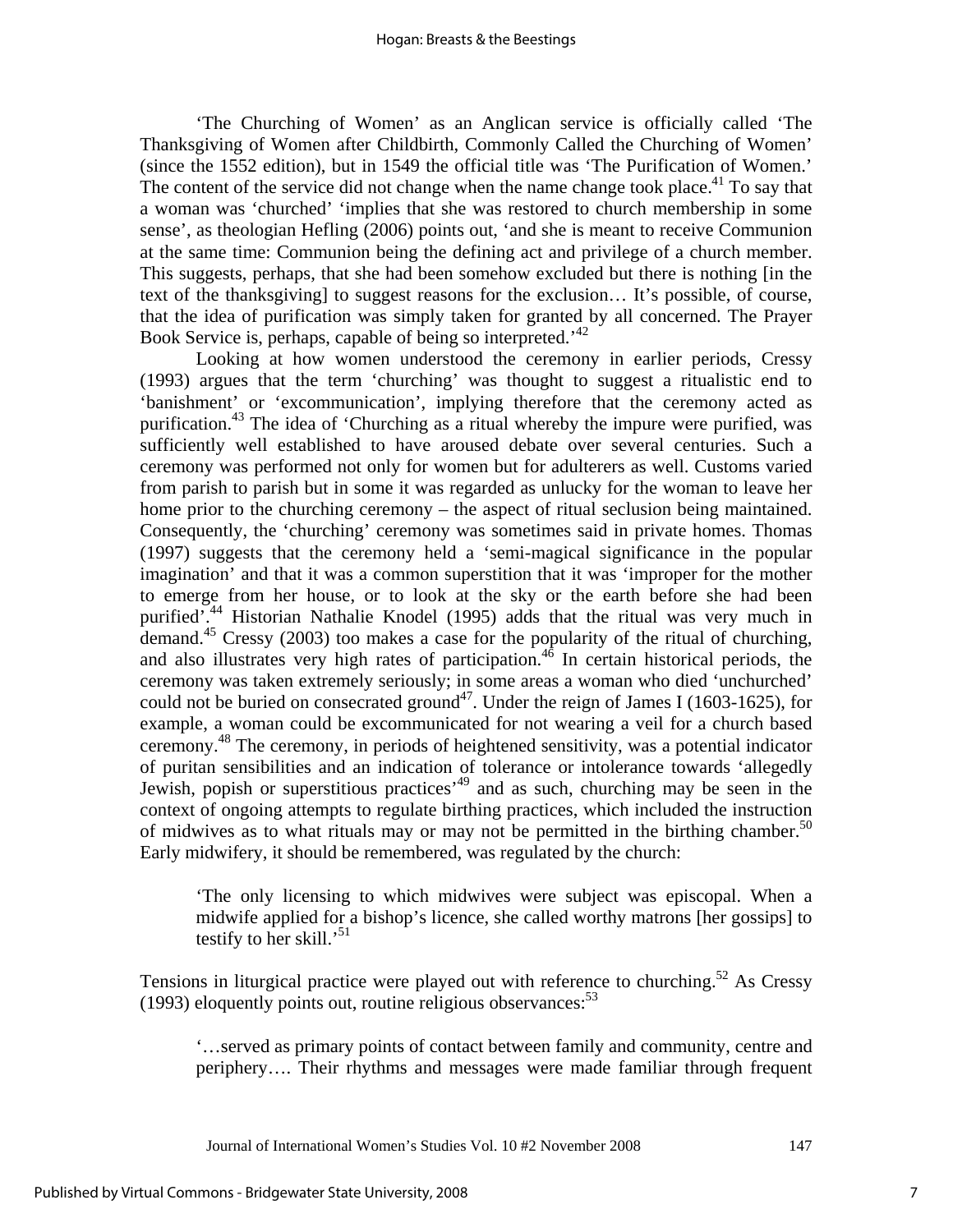reiteration. This framework of uniformity provided recurrent opportunities to challenge as well as to sanction the established order.<sup>54</sup>

 'Gossip feasts' in the Irish context could refer to the immediate post-birth revels or those which took place after the churching ceremony. Gossip feasts following childbirth were popular and the new mother as 'unhallowed' not permitted to touch the meat or drink offered to guests.<sup>55</sup> Historian Tait's (2003) examination of sixteenth and seventeenth Century local government records, following attempts by local government to regulate gossip feasts in Ireland, gives a tantalising glimpse of an event that, if not unruly, was certainly thought to be so by the male regulators – and as such potentially deviant. Such occasions were thought to waste precious sources of food; to leave households with insufficient means after the close of revels. Furthermore, all and sundry could descend upon a respectable household to cause chaos. These unruly 'shameless, idle women lacking in good maners and habilitie' [sic] could insinuate themselves upon honest households and corrupt them, turning household associates to 'dishonesty' and 'slander' and acting as a 'hindrance' to the proper regulation of the home; that special police offers were funded to regulate these events and fines imposed for gossip feasting, clearly illustrates how threatening to the *status quo* such events were perceived to be, events where groups of women could get together to malign and 'slander' the male regulators.<sup>56</sup> Even the sovereign's wife could be importuned; clearly, no one was safe.<sup>57</sup> These injunctions (fines etc) Tait conjectures to be 'part of wider schemes to impose respectable standards of behaviour' on those that they governed.<sup>58</sup> However, the unique status of the feasting is overlooked in Tait's analysis.

There is some dispute amongst historians regarding the significance of churching. Historian Knodel (1995) notes that 'churching' should be seen in the context of 'protection' given to pregnant women from the Middle Ages. Following historians Martin's  $(1990)^{59}$  and Cressy's  $(1993)$  argument that the celebration surrounding churching was a collective female occasion following a period of postpartum privilege,<sup>60</sup>Knodel argues that churching should be seen as an important confirmation of women's experience as worthy of celebration: 'This is not to deny expressions of misogyny in Christian theology or the re-introduction of ideas of female impurity altogether', she adds.<sup>61</sup> Wilson's interpretation is slightly different in that he sees the significance of churching as serving to legitimate the 'wider ceremony of childbirth': the lying-in period which was carefully regulated by her gossips (often including her own mother); the all female conviviality and potential for unruly and profligate feasting; the concomitant 'reversal' of power-relations between wife and husband, $62$  or if not quite a 'reversal' certainly an important interruption to the normal pattern of conjugal and other relations including the woman's customary labour and child-care duties.<sup>63</sup> Wilson's thesis is very persuasive. This notion of 'reversal' is not that which was more prevalent in the early modern period, the comic reversal of sexual roles which 'toys with the accepted social hierarchy in ways that can amuse both sexes' which ultimately provides both a 'humorous debunking of authority and a subtle reinforcement of it.<sup>'64</sup> Rather as Gowing (1994) asserts, the management of pregnancy and childbirth was important as a 'female area of power'.65

Such an interpretation is also supported by Bell's (1992) work on processes of ritual enactment:

Journal of International Women's Studies Vol. 10 #2 November 2008 148

8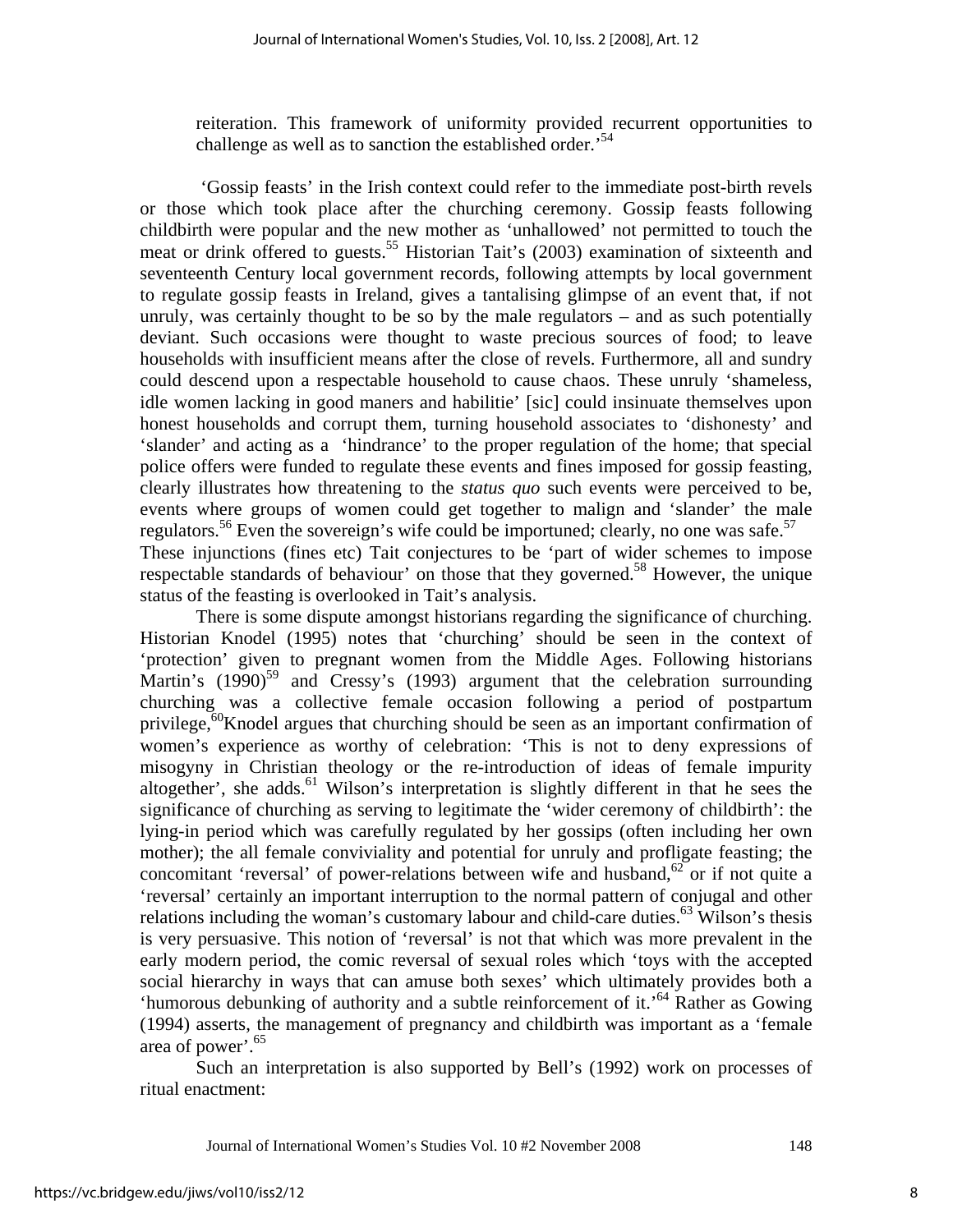'I will use the term 'ritualization' to draw attention to the way in which certain social actions strategically distinguish themselves in relation to other actions. In a very preliminary sense, ritualization is a way of acting that is designed and orchestrated to distinguish and privilege what is being done in comparison to other, usually more quotidian activities.'66

The subversive potential of the gossipings held around the churching ceremony as mainly female and cooperative is noted by a seventeenth century commentator in *The Woman's Advocate* (1683) thus:

'For gossips to meet… at a lying-in, and not to talk, you may as well dam up the arches of London Bridge, as stop their mouths at such a time. 'Tis *a time of freedom, when women... have a privilege to talk petty treason*.'67

Cressy (1993) notes attempts to regulate gossip feasting in England too.<sup>68</sup> Furthermore, the unruly aspect of these events is also noted: $\overset{69}{\circ}$  'Alcohol flowed so abundantly on these occasions that writers of Stuart comedy could joke about characters "as drunk as a women a gossiping".<sup>70</sup> Churching feasts were an aspect of women's self-determination:

'Churchings formed part of the townswoman's round of "daily gadding with her gossips to banquets and bridals". According to Margaret Cavendish, a newly married woman might spend much of her time "at labours, christenings, churchings, and other matrimonial gossipings and meetings". Foreign visitors remarked on the freedom of English wives to gad outside the home, "making merry" at "childbirths, christenings, churchings, and funerals".<sup>71</sup>72

Gossiping revels were frequently the subject of critical sermons and the subject of popular print images which linked childbed gossiping to excessive alcohol consumption. Of one particular seventeenth century example of this genre, anthropologist Elizabeth Hallam concludes, 'the spaces of women's work, worship and ritual are exposed as zones of disorderly rabble as their rattling tongues and unruly bodily urges are linked to drunkenness, dirt, violence and vanity.<sup>73</sup> I think it not coincidental that in the first scene women are drinking alcohol and chatting at a 'child-bed'.<sup>74</sup>

Thus a further elaboration of attempts to regulate, or indeed, to stamp-out these practices, should prove particularly illuminating. Again, if we regard the wider collective ritual of childbirth as liminal then Turner's remarks are again pertinent: pointing out that the ritual subject 'has rights and obligations *vis-à-vis* others of a clearly defined and 'structural' type; he [sic] is expected to behave in accordance with certain customary norms and ethical standards binding the incumbents of social positions in a system of such positions.<sup>'75</sup>

As Wilson puts it: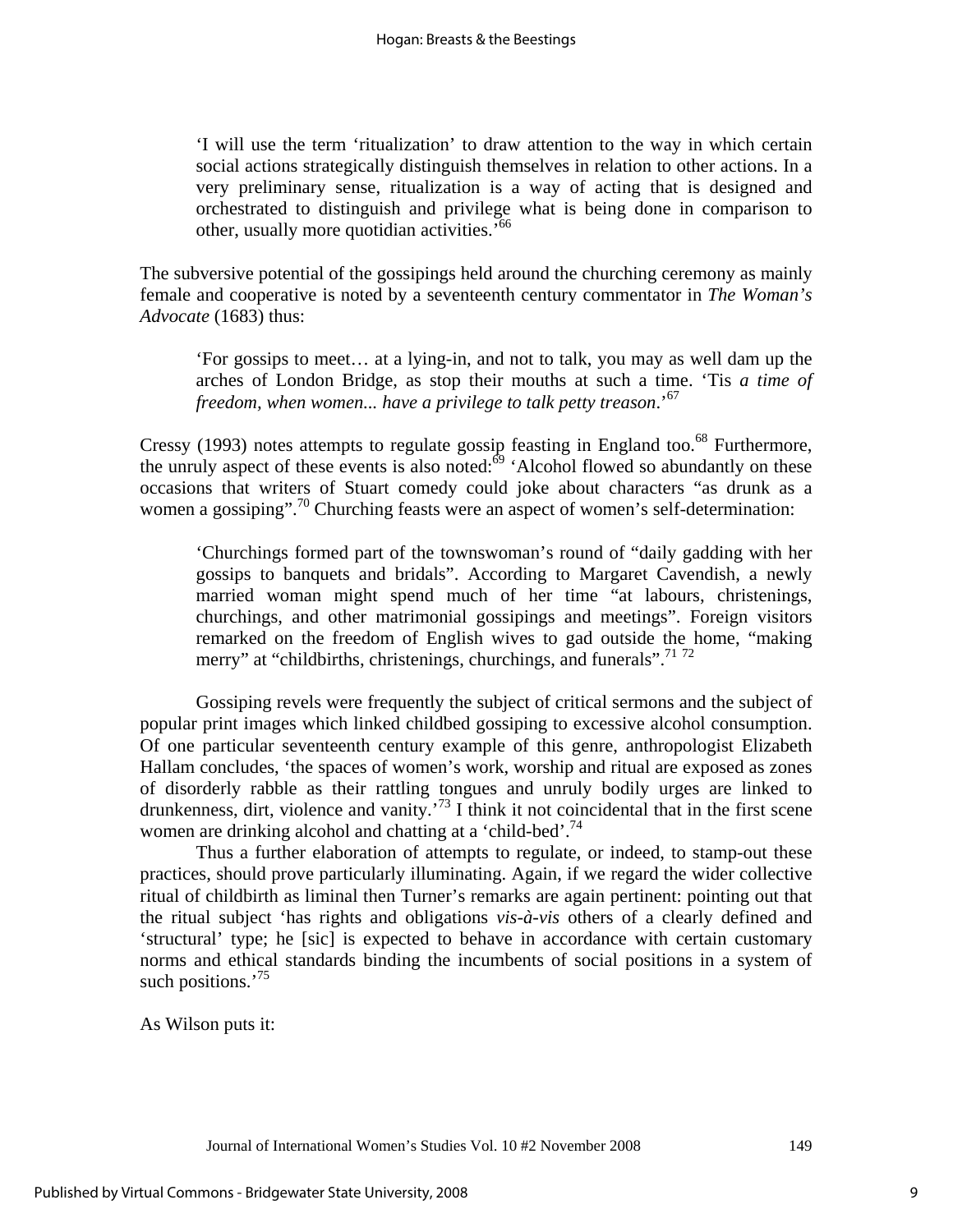'The ritual of childbirth was constructed and maintained by women *because it was in the interests of women;* and it represented a successful form of women's resistance to patriarchal authority.'76

Wilson asserts that 'the collective ritual of childbirth' was an integral part of women's culture.<sup>77</sup> Therefore, attempts to regulate such events, whilst linked to larger social movements, were also moves to reduce the licence of women whose behaviour could be seen as deviant.

The fact that breast-feeding was considered taboo prior to 'churching' would have meant that many women would have been unable to feed the colostrum to their offspring.<sup>78</sup> Another common reason for not allowing the new mother to breast-feed is that she should simply be allowed to rest without the demands of breast feeding following the exertions of having given birth. Mothers who had received a shock or trauma might also be advised not to breast-feed; if stressed their milk might dry-up or, worse, damage their offspring. These taboos did not apply just to the colostrum period but throughout feeding. A nineteenth century writer, Thomas Bull, reiterated an earlier story about a nursing mother who breastfed her baby immediately after having separated her husband from another man as they fought; the baby immediately died in her arms.<sup>79</sup> A particularly stressful or traumatic delivery could lead to women being advised not to suckle. Other writers worried that if the baby was passing meconium that the milk and meconium might coagulate in the baby's intestines.<sup>80</sup>

Whatever the reasons for not putting the infant immediately to breast, the new mother would be left with massively engorged breasts which would need to be relieved. Though it may seem bizarre to the modern reader, the first milk would be drawn off by other women with suckling glasses or by a puppy dog. A 'lusty' older child who was keen to suckle was another alternative, 'They may let children or little whelpes sucke their breast, whereby they draw out the milk that is fixed fast in their dugges [sic].<sup>81</sup>

Certainly ritual purification of women following childbirth and taboos about the actions of the new mother were ubiquitous and the 'idea of ritual impurity of women as the basis of such a rite' was current to the mid-twentieth Century.<sup>82</sup> As Hefling (2006) points out, the idea of purification was probably simply taken for granted in the later ceremony. Tait (2003) concurs that the ceremony in Ireland retained, until the midtwentieth century, 'echoes' of its earlier role as a rite of purification.<sup>83</sup> Furthermore, though there are undeniably misogynist overtones in the idea that female babies were more polluting than males etc., the idea of ritual purification *per se* isn't necessarily offensive and forms a simple part of many religious practices, wafting oneself with incense on entry to a Zen Buddhist monastery, or washing ones feet to enter a Brahman temple, and so forth.

By the beginning of the early twentieth century the colostrum taboo appears, finally, to have been extinguished; 'churching', however, continued as a thanksgiving ceremony as a part of the Book of Common Prayer.

#### **Transmission of Personality Traits via Breast Milk**

The idea of the transmission of the nurse's characteristics via the milk (whether the nurse be the mother or other employed) to the baby is very 'ancient and widespread'.<sup>84</sup> Fidles suggests that before 1800 the nurse was seen as providing much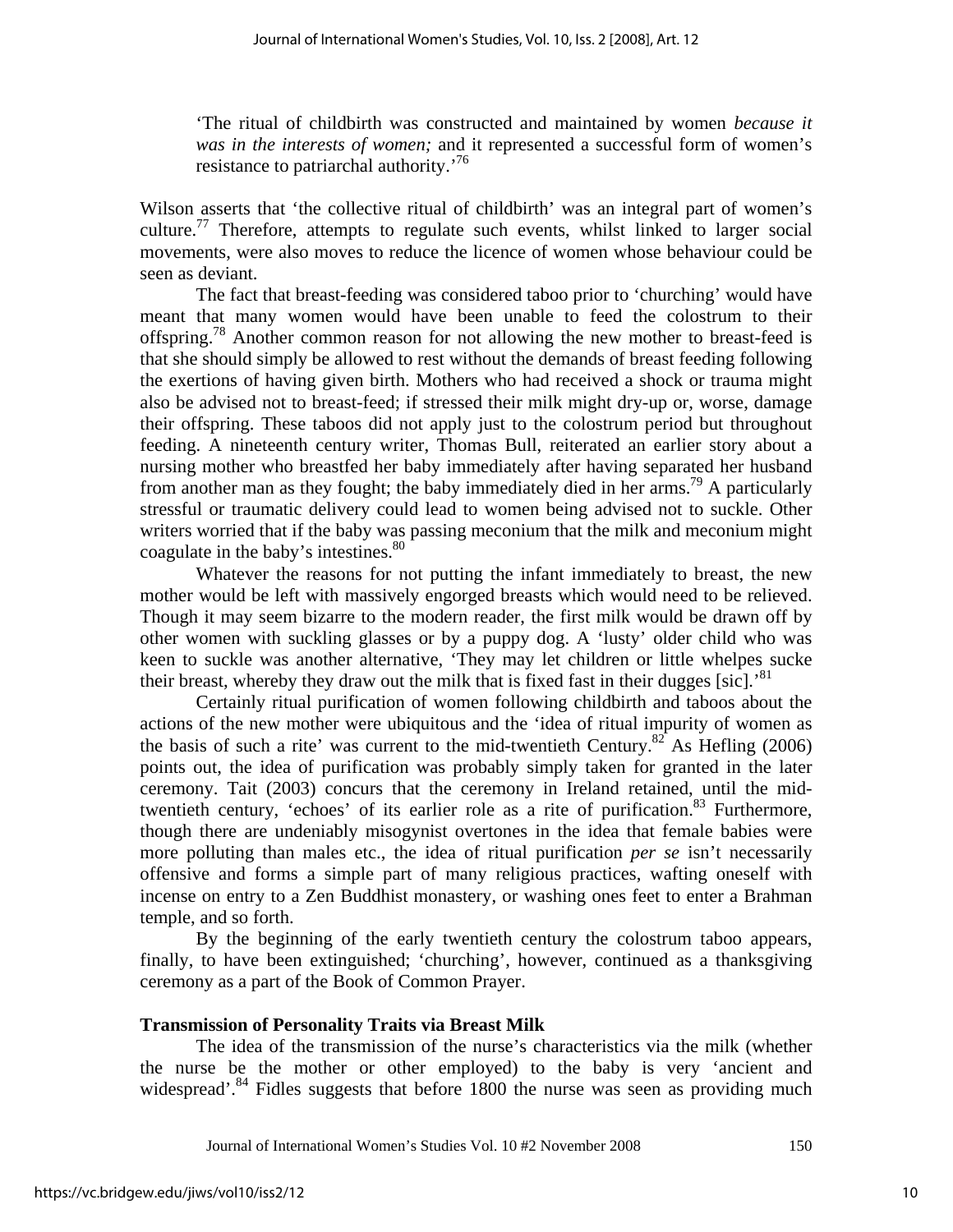more than just nourishment to the baby, 'she was believed to transmit to the child, along with her ideas, beliefs, intelligence, intellect, diet and speech, all her other physical, mental and emotional qualities. Effectively, she was seen to be reproducing herself; the child *was* the nurse; an extero-gestate foetus.'85

The nurse's passions were also thought to affect the quality of the breast milk.<sup>86</sup> This echoes the widespread idea that babies could be damaged in the womb via the mother if she was subjected to a fright, or the foetus could be marked be the mother's unsatisfied or uncontrolled desires and longings. Deviant motherhood is potentially dangerous motherhood. This sort of mother blaming transcends all modern mother blaming: thus, in the early modern period, the woman who while having sex with her husband thinks of a black man can go on to produce a black baby (or vice-versa) as reproof of her disloyalty; or the very passing thought of ones lover during an orgasm albeit induced by ones husband, could induce the lover's resemblance in the child thus conceived. More mundane longings, for a certain food such as a bunch of grapes, could result in the baby being born with a disfiguring birthmark in the shape of an illusory bunch of grapes. $\frac{87}{7}$  Maternal imagination was seen as potentially dangerous, or indeed lethal.

Though it was 'well established that a much closer relationship existed between mothers and the children they suckled than between mothers and children put out to nurse,<sup>88</sup> there were more than emotional bonds at stake. That the wet-nurse was also thought to have an irredeemable influence on children's personality may be evinced by the fact that some sixteenth and seventeenth century wills left extra money to those children who were breastfed by their mother 'at the expense of those put out to nurse.'<sup>89</sup> Because of beliefs about the transmission of character via breast milk, those suckled by their mother would have been regarded closer to her in type.

Fildes notes that 'In the last decade of the eighteenth Century 'medical authors were still warning that passions (i.e. worries, shock, grief, anger etc.) of the nurse would badly affect her milk and cause diseases in the child', particularly epilepsy and convulsions.'90 Samuel Johnson, born in Lichfield in 1709, a major intellectual of his day, is on record as believing that he contracted his general poor health and poor eyesight from his wet-nurse.<sup>91</sup> In 1728 Daniel Defoe states 'categorically that nurture, in the form of breast milk, had more influence on the shaping of the child and his future than all the general powers of the parent.<sup>92</sup>

The colour of the milk was also viewed as an indication of the personality of the midwife which it was believed would be transmitted to the baby via the milk. Wet nurses were ideally sanguine. Yellow milk was thought indicative of choler, a blue tinge as indicative of melancholy, and pale milk as phlegmatic.<sup>93</sup> The smell of the milk was also thought to indicate temperamental proclivities so that sharp tastes might indicate a hot and choleric nature, or sour tastes a cold, melancholic disposition (hot dry humours were associated the masculinity, accounting for men's 'honor, bravery, muscle tone, and general hardness of body and spirit', whereas 'cold, wet' humours were said 'to dominate women's bodies' and were related 'to their social qualities – deceptiveness, changeability, instability...'). $^{94}$ 

Wet-nurses also suckled weak women in labour, and after the birth, as well as other sickly adults. McLaren (1985) gives an interesting example of a sick man who suckled the breasts of two women purportedly to rather different effects: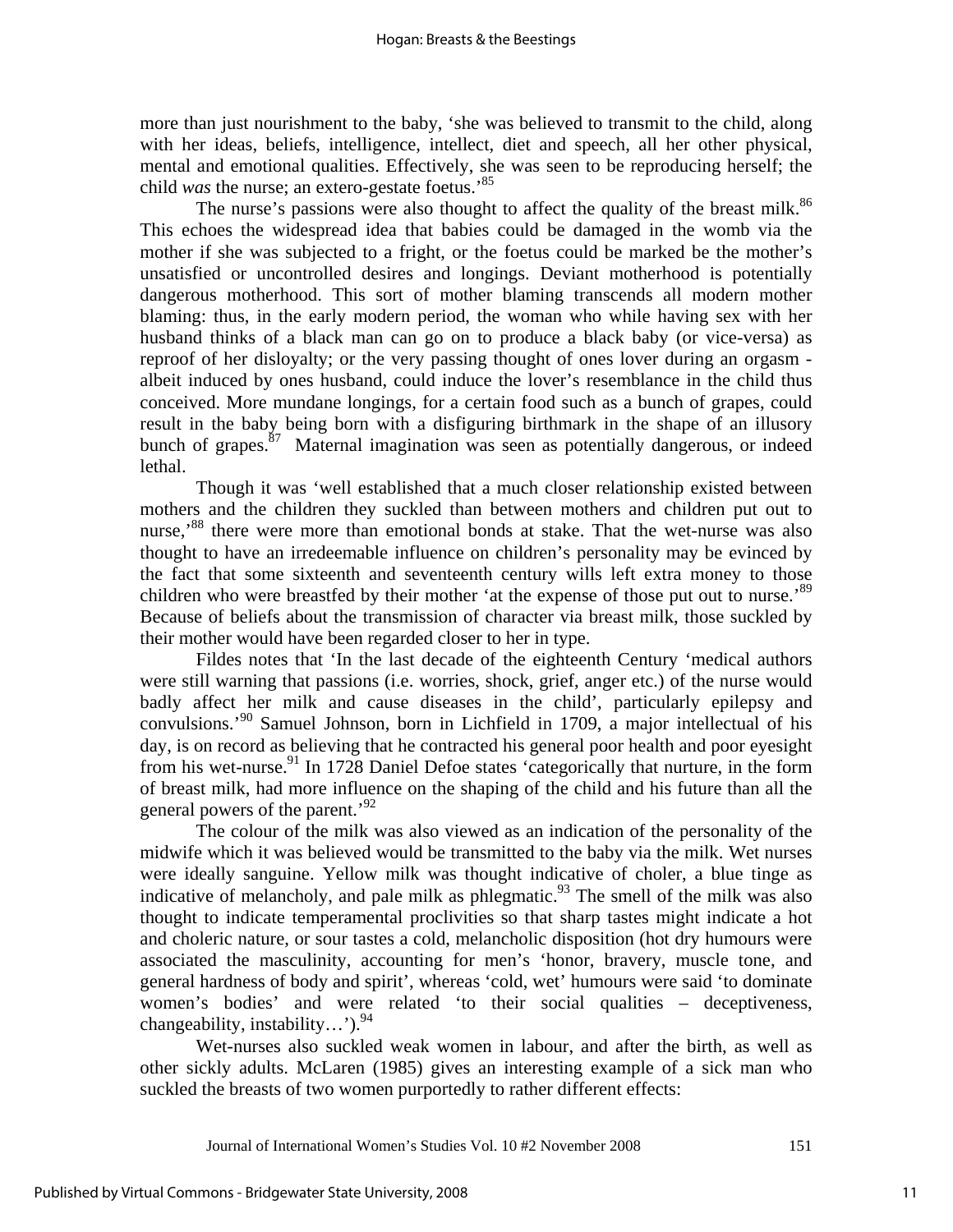'What made Dr Cajus in this last illness so peevish and so full of frets [was that] he suckt one woman (whom I spare to name) forward of conditions and of bad diet; and contrariwise so quiet and well, when he suckt another of contrary disposition; verily the diversity of their milks and conditions, which being contrary one to the other, wrought also in him that sucked them contrary effects.'95

Clearly, it was not just on a susceptible infant that the wet-nurse's personality was thought to prevail.

These ideas also had implications regarding attitudes to animal feeding. Foundling infants (those abandoned) who did not have a wet nurse (and some parishes had trouble finding a sufficient number of wet nurses) could be fed directly from the teat of an animal, such as a goat, and such were thought to become 'very swift and nimble'. But the appraisal could be more negative with bestial qualities thought to predominate in the child. The idea that direct feeding of animal milk passed animal characteristics to the baby was still prevalent in the eighteenth century and consequently animal feeding was only used in cases of dire necessity. Apparently, the French did not share these superstitious beliefs about the transmission of animal qualities, and many of their foundling hospitals kept goats or asses on their premises to suckle infants (particularly those babies with syphilis).<sup>96</sup>

Recently, when I offered to suckle a friend's baby so she could attend a poetry reading, she demurred. This, very close friend, was well aware that, as part of my prenatal screening, I had undergone now routine tests for HIV and other illnesses, so she *knew* I was healthy. There was something else at play at the discomfort she felt at the idea of her much loved friend suckling her infant.

## **Breast Feeding and Maternal Attachment**

In historical periods in which infant mortality was often over 80% in the first year of life, wet-nursing also served as a means of the mother distancing herself from the child: if it survived to one year or eighteen months then it was welcomed back into the family. This corresponds to practices in other cultures in which the child might not be named until it has survived to one year, as will be elaborated. As Fildes notes,

'Newly-delivered mothers who did not see their infants for hours, or sometimes days, would have had no opportunity to form any emotional bond so that the child who was fed with physick or food from a spoon, for several days, possibly in a different room, would have been a stranger to the mother when finally she was allowed to feed him… It is therefore not surprising that some mothers, especially in the sixteenth and seventeenth centuries, were apparently indifferent, and content to put their offspring out to nurse.<sup>97</sup>

I'd like to emphasise this phrase, 'apparently indifferent, and content to put their children out to nurse', which seems to baffle Fildes, but it is very illuminating in terms of indicating a profound difference in maternal expectations between now and then in Britain.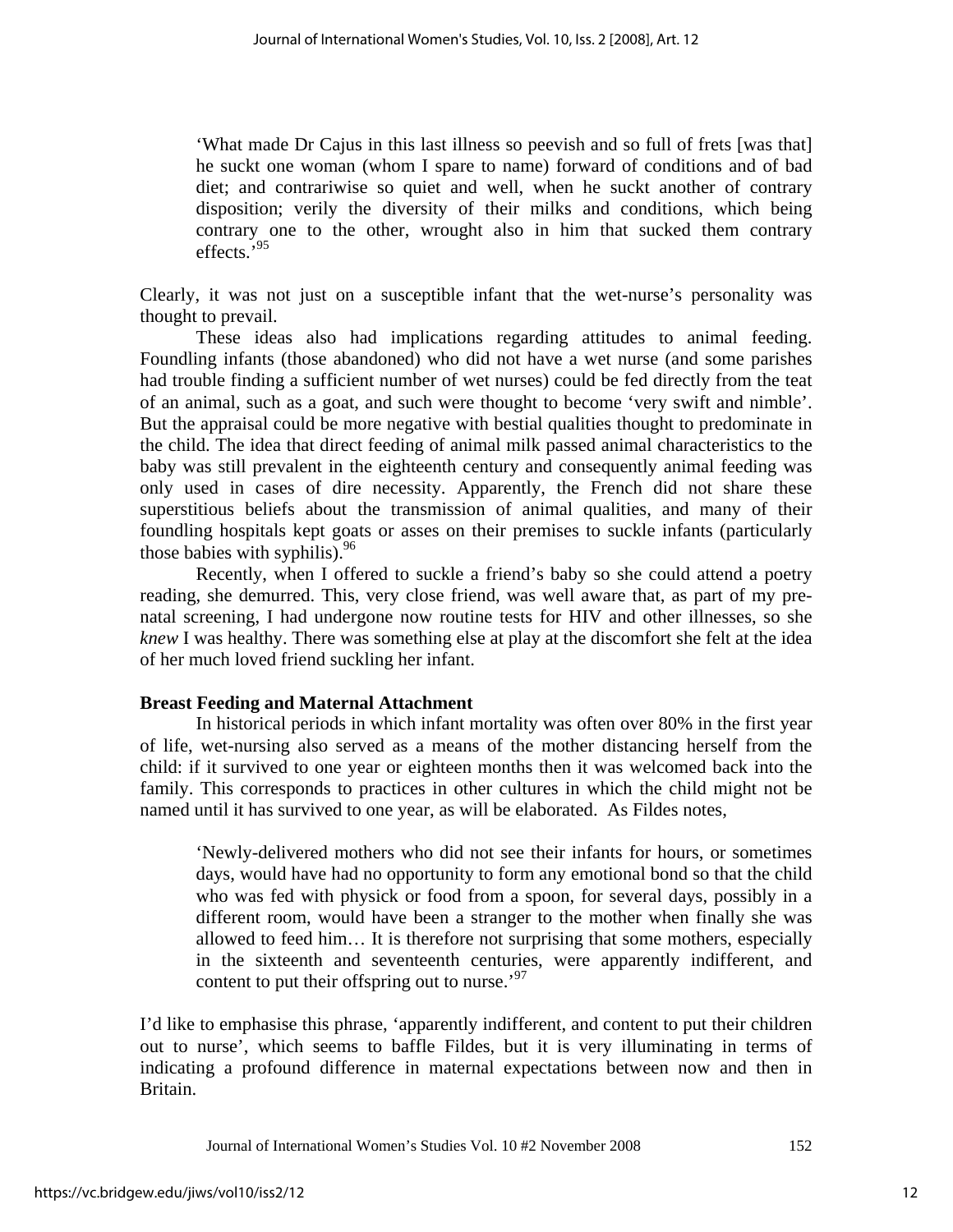The Anthropologist Scheper-Hugh's (1993) work is relevant here; she argues that 'high expectancy of child death is a powerful shaper of maternal thinking and practice' as evinced, in particular, in delayed attachment to infants sometimes thought of as temporary "visitors".<sup>98</sup> I do not want to make a crude analogy between Scheper-Hugh's work in the Brazilian Alto de Cruzeiro and eighteenth and nineteenth maternal attitudes in Britain; however, as she puts it herself, there are 'some resonances and resemblances with mothering practices at other times.<sup>'99</sup>

Scheper-Hugh's work is detailed and sophisticated and concerns the birth of babies who are perceived as having no *gusto*, no "taste" for life.<sup>100</sup> Through such a classification can lead to 'mortal neglect', the mothers are *not indifferent* to such babies. Scheper-Hughes is extremely critical of Edward Shorter's (1975) agreement with de Mause (1974 ) that in the early modern period, "mothers viewed the development and happiness of infants younger than two with indifference".<sup>101</sup> As Scheper-Hughes points out 'mortal selective neglect, and intense maternal attachment coexist' in the Alto de Cruzeiro; however, what is distinctive is that the intense maternal attachment is delayed until the emotional investment in a suspect child seems warranted; or that the child simply does not die and begins to show an unanticipated 'talent' for life. Though maternal behaviour 'can play a final and definitive role' in the infants early demise. Nevertheless, a 'doomed' (denada) child can later 'win their way inside the domestic circle of protective custody and parental love.'<sup>102</sup>

Scheper-Hughes is at pains to point out that the concept of 'mortal selective neglect' is not what in the U.S. is called 'child-abuse' (though there must be some crossover) as it is not motivated by anger, hate or aggression towards the small baby, $103$  rather it is characterised by a mother love which 'grows tentatively, and fearfully'.<sup>104</sup> As a result of very high infant mortality, her conclusion is that the 'Alto women's perception of infants as somewhat strange, transient, and undependable creatures seemed warranted'.<sup>105</sup>

Scheper-Hughes argues that the repeated experience of infant death results in an existential doubt that 'allows the mother to reject as a child not worth keeping, a child without a knack for life.<sup>'106</sup> Nevertheless, and despite the reality of the precariousness of life in shantytowns and slums, maternal expectations *did have a role in the premature death of infants*. 107 Many infants were seen as coming into the world sickly. The baby is seen as "as good as dead". As one of Scheper-Hugh's interviewees put it:

'They come into the world with an aversion to life. They are overly sensitive and soon fed up [abusado] with milk, with mingau – food doesn't interest them; it doesn't hold their attention. You see, they are neither here nor there.'<sup>108</sup>

They are seen as neither here nor there; little is done to keep infants in this "transitional" or liminal state alive. Some of these babies are born looking quite normal but soon demonstrate that they have too little "resistance" or "fight". These babies die '*a mingua*, of slow and gradual neglect.' Sheper-Hughes elaboates:

'The term, a colloquialism, specifically indicates death from wasting. Its literal meaning is to "shrink" or "shrivel up". The same expression is used by women who have been recently abandoned by a husband or lover. They say their "worst fear" is that they will be left to die *a mingua*, abandoned and hungry... Most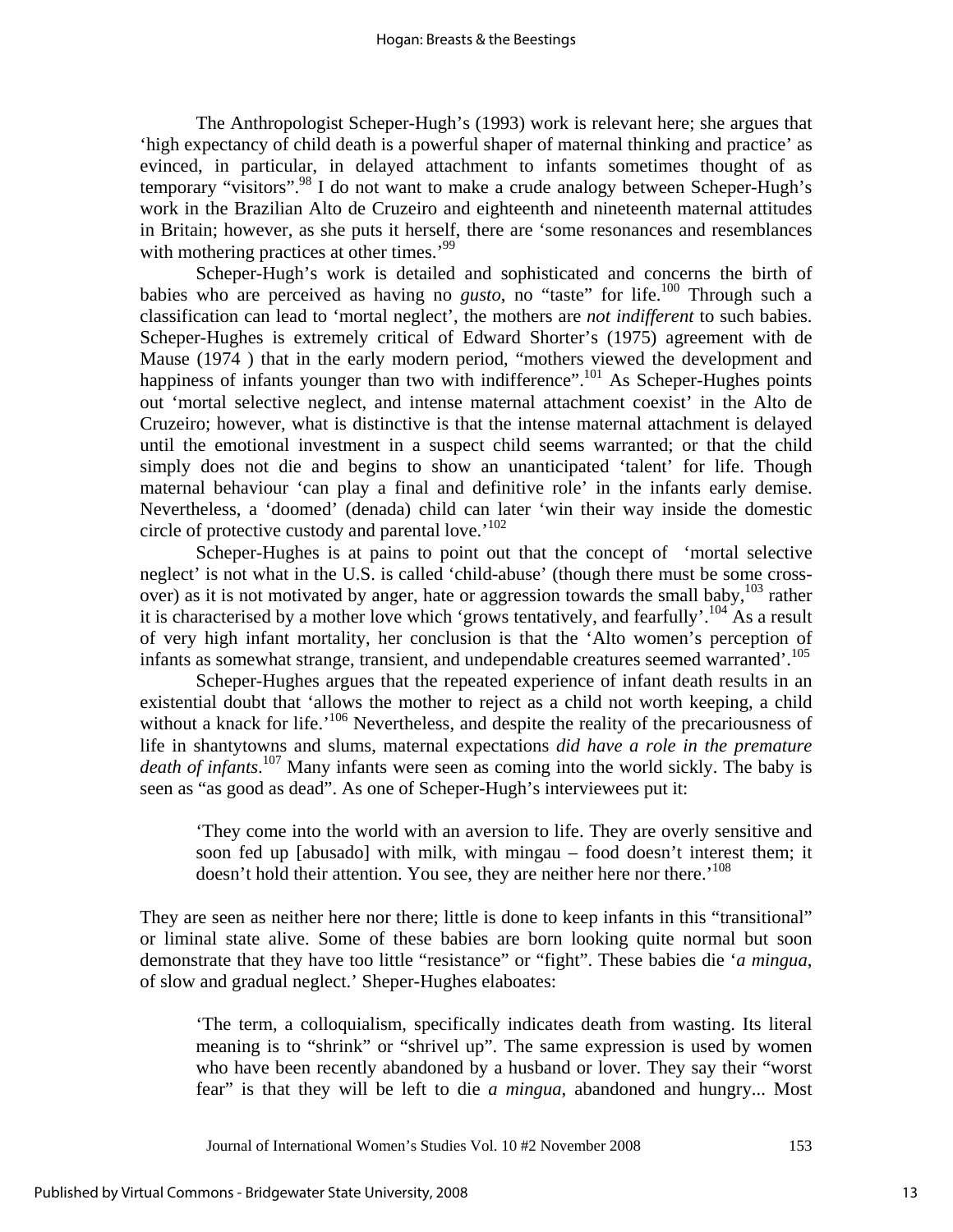infants presented as suffering from chronic and wasting child sickness are simply tiny famine victims whose hunger is often complicated by severe diarrhea [diarrhoea] and dehydration. The deaths can be painfully slow as babies summon an incredible energy to put up a final resistance, and the parents can suffer a great deal in the process. "It hurts the mother to see her baby delay so in dying," says Seu Manoel with reference to the death of a one-year-old daughter the year before from chronic child sickness. "The mother didn't cry but *I* cried for her, seeing our bit of nothing slowly disappear.<sup>'109</sup>

What killed Victorian babies in England? Commonly, it was 'wasting diseases' too. Wasting diseased included 'congenial defects'; 'injury at birth'; 'want of breast milk'; 'atrophy'; 'debility'; 'marasmus' and 'prematurity' were the main killers. 'Diarrhoeal Diseases' (including gastritis; enteritis as well as respiratory disorders) were the next biggest killers. 'Convulsions' came next. 'Common infectious diseases': diphtheria; scarlet fever; smallpox; whooping cough and measles, killed a relatively small proportion of infants.<sup>110</sup>

Wet-nursing practices in Britain allowed mothers a delayed attachment to infants in the way that Scheper-Hughes notes in modern Brazil. With 80% infant mortality being common and even higher rates of death for the babies of the poorest sections of British society a grim reality, the physical separation of mother and baby allowed a delayed bond to those infants who proved themselves, against the odds, to be viable.

#### **Deadly Milk**

It is also interesting to note, briefly, that the presence of breast milk could be fatal for a woman accused of murdering a child she claimed to be a premature miscarriage, or denied altogether. Accusations of murder might be brought by neighbours against a woman if milk were spotted on her clothing, next to her breasts.<sup>111</sup> In the eigtheenth century, milk in a suspect's breasts was regarded as 'certain proof', by those interrogating her, of recent delivery.<sup>112</sup> Indeed, proof of recent delivery depended almost entirely in demonstrating the presence of milk; it was thought there could not be milk unless the pregnancy had gone full-term.<sup>113</sup> Women were apt to confess, if guilty, once the milk had been drawn from her breast by the interrogating midwife; 'gossips' or a medical practitioner.114 Conversely, a woman who resolutely maintained that she had endured a spontaneous abortion, who had milk in her breasts, might be erroneously accused of concealment and committing murder. $^{115}$ 

#### **Summary & Conclusion**

This paper has suggested that it is instructive to view the wider collective ritual of childbirth as liminal and that this is a useful way of understanding both the indeterminacy of mother and child and the highly contested nature of many practices, as well as the role of pre and post-partum taboos, which abounded. As Tait (2003) and Wilson's (1990) work illustrates, women's right to regulate the lying-in period and their customary collective celebrations were constantly challenged by male regulators, who also had influence over these occasions via midwives.

Early midwifery was regulated by the church. Possible tension between licensed midwives, (inculcated by church authorities to prevent certain ritualistic enactments, the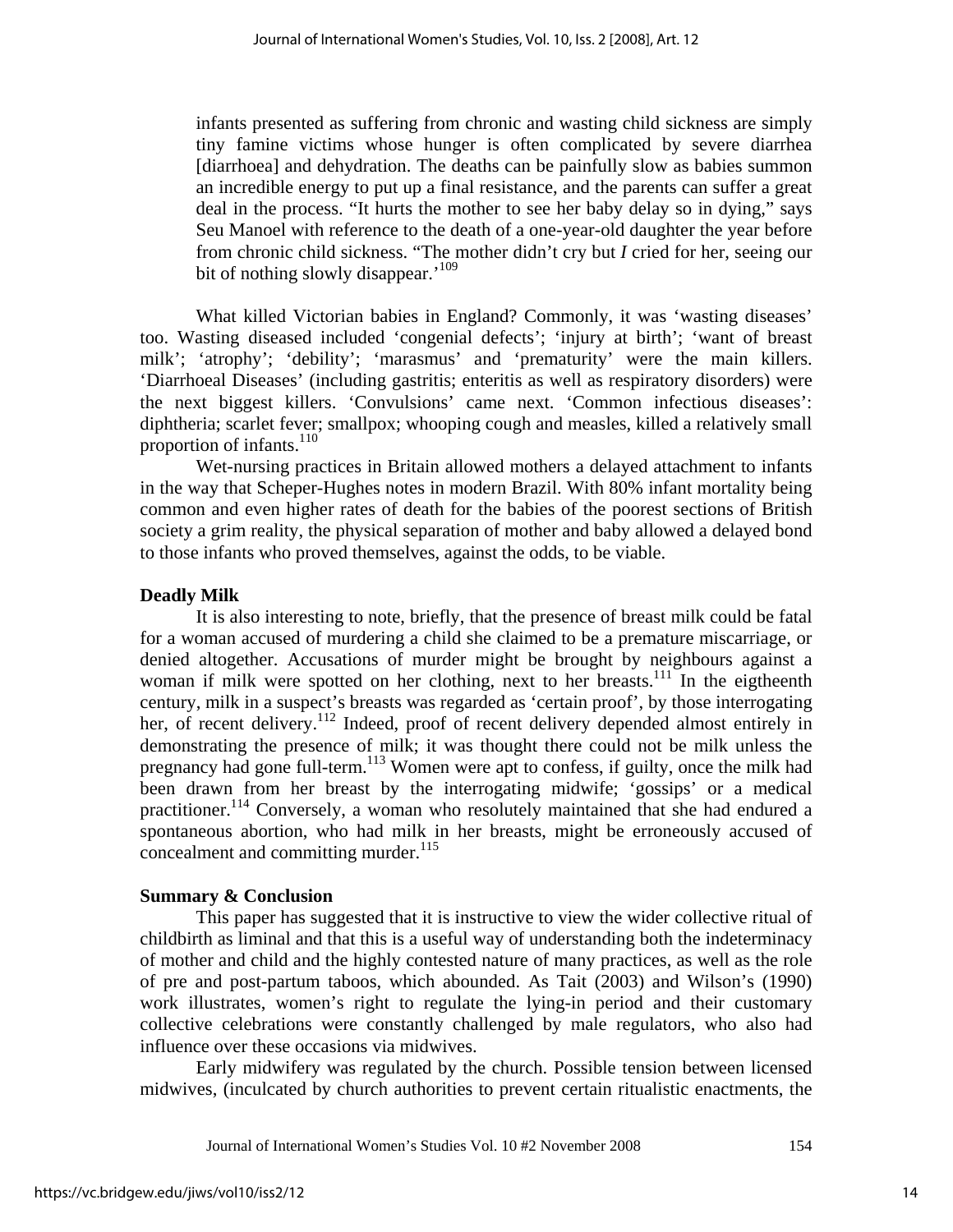use of talismans, and icons), and the gossips they served, is an interesting area requiring further investigation. Wilson's excellent analysis is perhaps too linear in this respect in simply viewing the regulation of childbirth as a tension between men and women, though undoubtedly attacks on the rituals surrounding childbirth were motivated by a desire to control potentially deviant and unruly behaviour. Gossips were not necessary pro-women at all costs though.116 As historian Mark Jackson's (1996) work illustrates, gossips could also be instrumental in the regulation and interrogation of women accused of infanticide and active in bringing suspects to justice.<sup>117</sup> Furthermore, in early modern England quasilegal functions were performed by midwives at childbed in questioning unmarried mothers during their most painful contractions as to the paternity of the child, a necessity to prevent a financial burden on the Parish.<sup>118</sup>, <sup>119</sup>

Childbirth rituals were an important part of the construction and maintenance of a women's culture and an integral part of her freedom in earlier periods; such rituals gave women continuous opportunities to congregate without men, and this was, as illustrated, obviously threatening.

Some women with a will to nurse and an ample supply of milk may have been prevented from doing so because of social norms which insisted on the use of a wet-nurse for certain classes of women. The influence of the Protestant Reformation was significant in Britain, with the overwhelming majority of women suckling their own babies. Consequently, the taboos around the use of colostrum are of particular cultural importance to a British context. The colostrum taboo appears to have endured for over two-thousand years! The colostrum taboo, though particularly counter-productive in terms of infant welfare, appears to have served women's interests in terms of functioning to maintain female power in giving women a further domain over which to exercise control. The precise evolution of this taboo and the different forms it took -- its precise links with ritual cleansing and 'churching' ceremonies requires further more detailed, more finely-nuanced historical examination, and I hope this rather 'broad-brush' essay has generated interesting questions for future researchers to seize upon. The transmission of personality via the breast milk is a complex subject also requiring further investigation, but before 1800 it was clearly an important idea with a widespread influence.

The idea that the passions of the nurse (her worries, fears and anger) could affect her milk are no longer used as explanations for epilepsy or convulsions in infants; nor do we continue to believe in the transmission of particular characteristics (such as poor eyesight) via breast milk. Although some of the historical ideas about maternal deviant thinking damaging the foetus or drying-up the mother's milk supply, for example, might seem patently absurd to the modern reader, there is still an oppressive residue of such ideas in the twenty-first century idea that a woman's emotions during pregnancy *can affect* her unborn infant through creating different levels of a chemical, cortisol, in the baby's brain, which may be linked to the offspring later developing depression.<sup>120</sup> Such research findings are highly speculative and there is no real evidence that the normal emotions of everyday life have any long-term affects whatsoever on a gestating foetus, and I suspect that these new theories will be proved to be erroneous in due course.

Finally, this paper has suggested that women who experience high-rates of infant mortality develop a rather different sensibility toward their offspring, which is *not* indifferent, yet involves forming delayed attachments to offspring. The use of wet-nurses helped to create emotional distance. 'Wasting diseases' is a term which could easily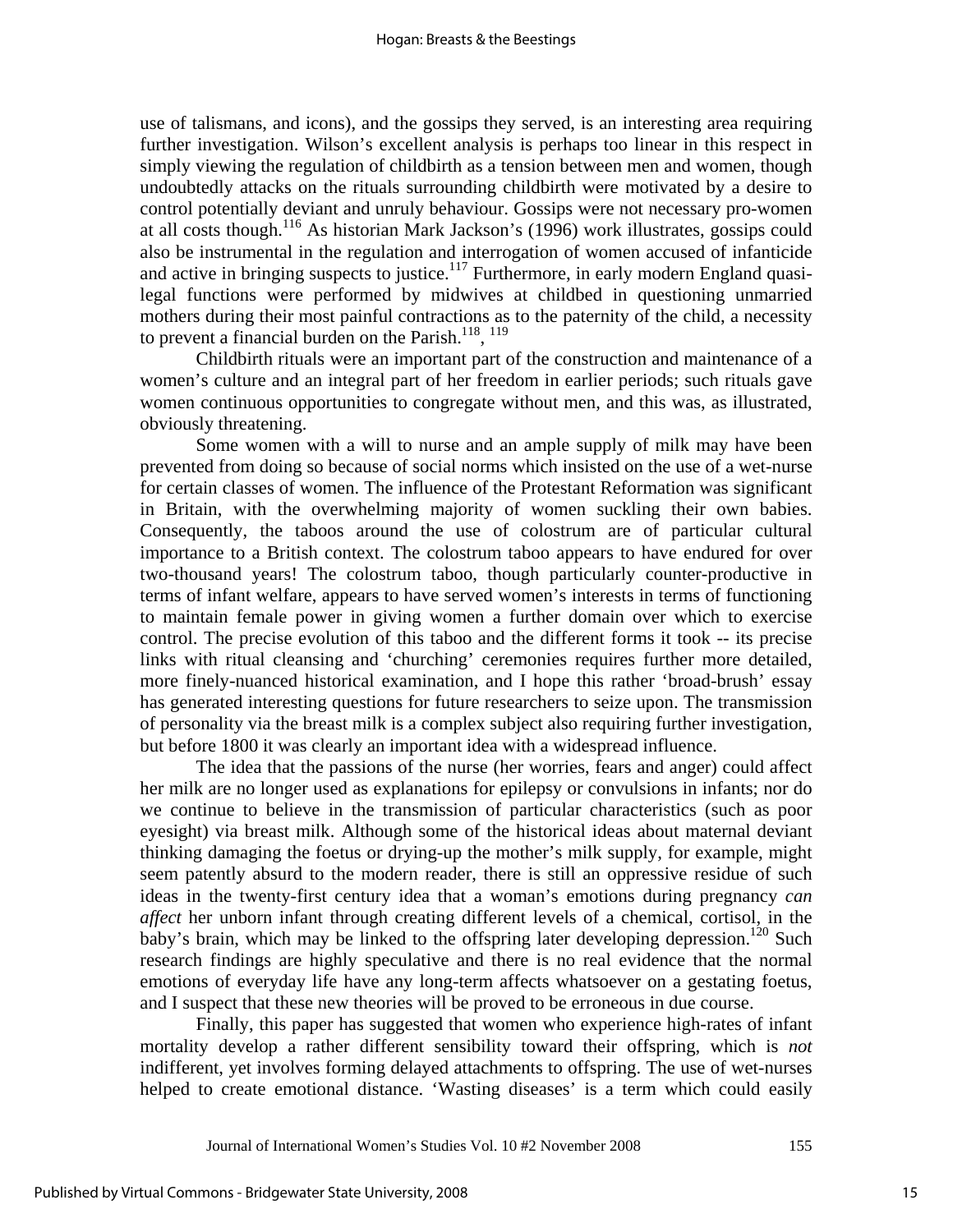encompass selective mortal neglect. I shall explore the suggestion that selective neglect contributed to the high rates of infant mortality in Britain; this proposition will be elaborated and developed in a forthcoming paper.

Acknowledgements. I am indebted to the following academics for their help with the, surprisingly tricky, subject of ritual purification and churching: Dr Judith Maltby (Corpus Christi College, Oxford) and Associate Professor of Theology & Episcopal priest Dr Charles Hefling, (Boston College, MA), for points of clarification about the churching ceremony. I was also pleased to have anthropologist Mary Douglas's comments on an earlier draft of this paper. Thank you to the academic Aki Katayama for the Japanese childbirth quotation. I would particularly like to thank the JIWS critical reader, clearly an astute scholar, for her detailed critical reading of this text, which has been invaluable in enabling me to whip this piece into shape.

### Dedication

This paper is dedicated to my mother-in-law, Mary Douglas, who recently died, and has been my most important intellectual influence. Mary was continually encouraging and always willing to read and comment on my work in progress (she only got to see a very early draft of this particular paper). If I am a good academic today it is due, above all, to her ongoing constructive criticism and interest in helping my intellectual development.

<sup>6</sup> Victor Turner. 1969. <u>The Ritual Process: Structure and Anti-Structure</u>. London: Routledge. p.201.

 $\overline{a}$ 1 Fissel, M., E. 2004. Vernacular Bodies: The Politics of Reproduction in Early Modern England. Oxford University Press. p. 65-66.

<sup>&</sup>lt;sup>2</sup> Wilson, Adrian. (1990). *The Ceremony of Childbirth & Its Interpretation* in Fildes, V. (ed.) Women as Mothers in Pre-Industrial England: Essays in Memory of Dorothy McLaren. London: Wellcome Institute. 3

Cressy, D. (1993) *Purification, Thanksgiving & The Churching of Women in Post-Reformation England*. Past & Present. Vol. 141. p. 107.

<sup>&</sup>lt;sup>4</sup> Adrian Wilson's analysis is strongly influenced by N. Z. Davies's work on France: Davies, N. Z. *'Women on Top', in her Society and Culture in Early-Modern France*. London. See also Chaytor, *Household and Kinship*. P. 48-49. 5

<sup>&</sup>lt;sup>5</sup> Fildes, V. (1986) Breasts, Bottles and Babies. A History of Infant Feeding. Edinburgh University Press. p. 85.

<sup>&</sup>lt;sup>7</sup> Mary Douglas. 1966. <u>Purity & Danger. An Analysis of Concepts of Pollution & Taboo</u>. Harmondsworth: Penguin. p.15.

<sup>&</sup>lt;sup>8</sup> Victor Turner. 1969. <u>The Ritual Process. Structure and Anti-Structure</u>. Penguin. p.99.<br><sup>9</sup> Mary Davelse, 1966. Durity & Danger, An Apelysis of Congents of Pollution. & Teb

<sup>&</sup>lt;sup>9</sup> Mary Douglas. 1966. Purity & Danger. An Analysis of Concepts of Pollution & Taboo. Harmondsworth: Penguin. p.15.

<sup>&</sup>lt;sup>10</sup> John Eade & Michael J Sallow. 2000. Contesting the Sacred: The Anthropology of Christian Pilgrimage. Urbana: University of Illinois Press. p.4.

<sup>&</sup>lt;sup>11</sup> The unruly aspects of gossip feasting have elements in common with what Bakhtin has described as 'carnivalesque'.<br><sup>12</sup> Victor Turner. 1969. <u>The Ritual Process: Structure and Anti-Structure</u>. London: Routledge. p.201.

<sup>&</sup>lt;sup>13</sup> Jan Berry. 2006. Whose Threshold? Women's Strategies of Ritualization. Feminist Theology. Sage. Vol. 14. Pt. 3. pp. 273-288.

<sup>&</sup>lt;sup>14</sup> Ronald L Grimes. 1993. Writing & Ritualizing: Ritual in Fictive, Liturgical & Public Places. Washington DC: The Pastoral Press. p. 12.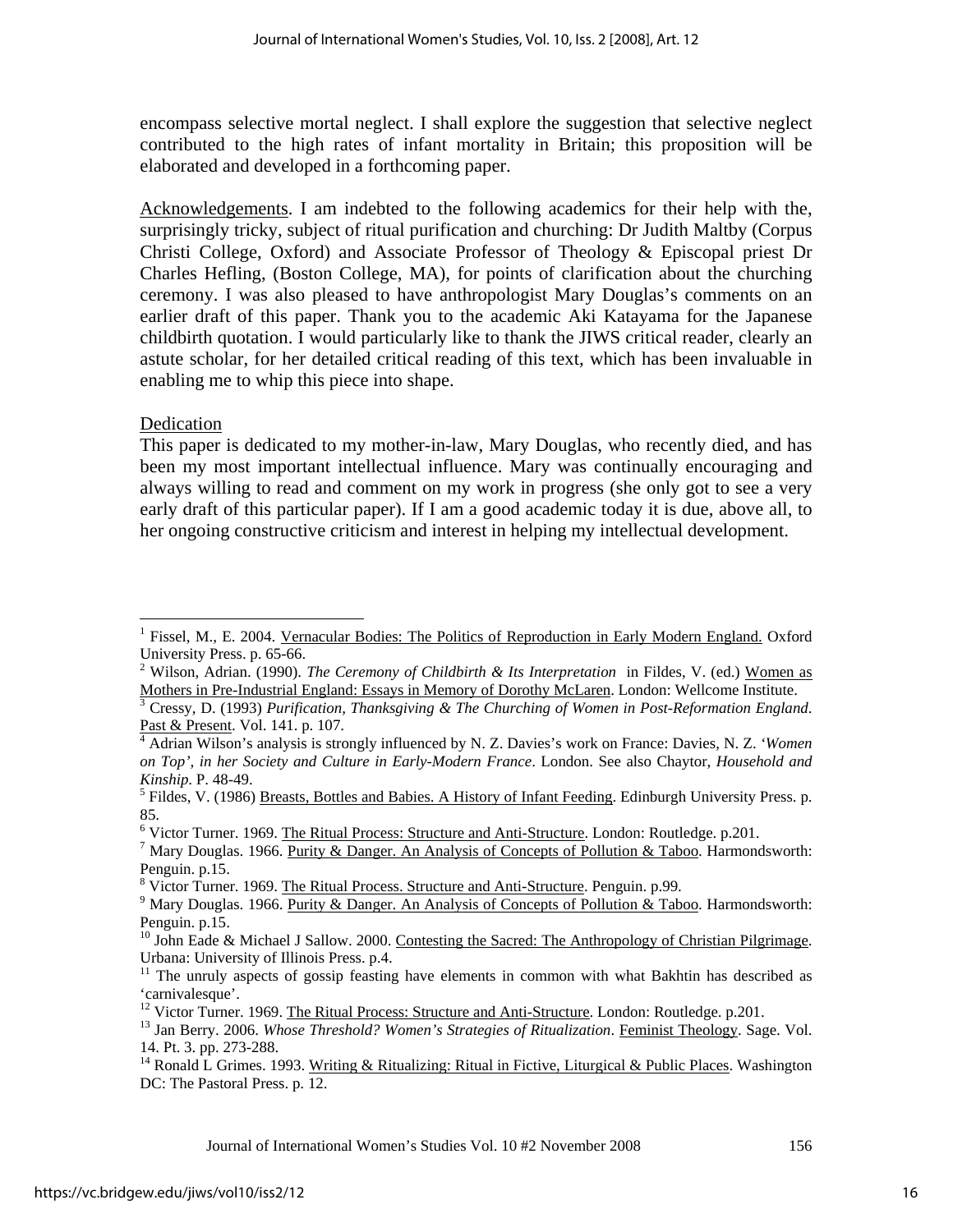<sup>15</sup> Catherine Bell. 1992. <u>Ritual Theory, Ritual Practice</u>. Oxford University Press. p. 216.<br><sup>16</sup> Victor Turner. 1969. <u>The Ritual Process. Structure and Anti-Structure</u>. Penguin. p.81.<br><sup>17</sup> Child Murder and Its Punishme

<sup>19</sup> Patel & Sharma 2000 cited Hogan, S. (ed.) Gender Issues in Art Therapy. London: Jessica Kingsley. p.159.<br><sup>20</sup> Mary Douglas. 1963. The Lele of the Kasai. Oxford University Press. p. 126.

<sup>21</sup> Thank you to the academic Aki Katayama for this quotation.<br><sup>22</sup> Yalom, M. (1998) The History of the Breast. London: Pandora. p. 209.

 $^{23}$  The Oxford English Dictionary says that the origins of the term are unknown.

<sup>24</sup> Fildes, V. (1986) Breasts, Bottles and Babies. A History of Infant Feeding. Edinburgh University Press. p. 85. She found the first reference to colostrum as a good thing in a non Latinate text in 1776 by

Rosenstein.<br><sup>25</sup> Yalom, M. (1998) The History of the Breast. London: Pandora. p. 207.

<sup>26</sup> Nolan, M. (1996). **Being Pregnant. Giving Birth. London: NCT Publishing. p. 190.**<br><sup>27</sup> Fildes, V. (1986) Breasts, Bottles and Babies. A History of Infant Feeding. Edinburgh University Press. p. 81.

28 Free, Mary. 2003. Strange Bedfellows; "The Churching of Women" and *The Taming of the Shrew*. Florida International University (preview of piece for Renaissance Papers, 2004). http://www.fiu.edu/~free/SRCchurchShrew.pdf consulted 19/08/2006.<br><sup>29</sup> Encyclopaedia JUDAICA. Vol. 13. p. 1405.

<sup>30</sup> Knodel, Nathalie. Section One: Development & Historical Development of the Rite, April 1995 reproduced by CTI Textual Studies, University of Oxford: http://users.ox.ac.uk/~mikef/church.html consulted 31/05/2006.

<sup>31</sup> Encyclopaedia JUDAICA. Vol. 13. p. 1405.<br><sup>32</sup> Encyclopaedia JUDAICA. Vol. 13. p. 1405.<br><sup>33</sup> Encyclopaedia JUDAICA. Vol. 13. p. 1405.<br><sup>34</sup> Burrows, Henry. <u>The Writings of Henry Burrows 1587-1590</u>. pp.462-3. Add place

(1993). *Purification, Thanksgiving & The Churching of Women in Post-Reformation England*. Past &

Present. Vol. 141. p.122.<br><sup>36</sup> The 1549 prayer book provided a translation of the Sarum with 'only slight alterations.' Knodel, Nathalie April 1995, Section three: Perspectives for a Re-Consideration, reproduced by CTI Textual Studies, University of Oxford: http://users.ox.ac.uk/~mikef/church2.html consulted 31/05/2006.

Knodel, Nathalie April 1995 reproduced by CTI Textual Studies, University of Oxford: http://users.ox.ac.uk/~mikef/church.html consulted 31/05/2006.

38 Cressy, D. (1993). *Purification, Thanksgiving & The Churching of Women in Post-Reformation England*. Past & Present. Vol. 141. p. 118.

39 Cressy, D. (1993). *Purification, Thanksgiving & The Churching of Women in Post-Reformation England*. Past & Present. Vol. 141. p.120. Cressy is referring to the later version of the service in the Book of Common Prayer, where the service is introduced thus: that the priest "shall say these words, or such like as

the case shall require". Nowhere else in the book is the minister given such latitude Cressy asserts.<br><sup>40</sup> Lesley A. Northup. 1997. <u>Ritualizing Women: Patterns of Spirituality</u>. Clevland, Ohio: Pilgrim Press. p.20.<br><sup>41</sup> I College, MA. for this information. Personal correspondence 29/5/06.

<sup>42</sup> I am indebted to Associate Professor of Theology & Episcopal priest Dr Charles Hefling of Boston College, MA for this information. Personal correspondence 29/5/06.

43 Cressy, D. (1993). *Purification, Thanksgiving & The Churching of Women in Post-Reformation England*. Past & Present. Vol. 141. p. 123.<br><sup>44</sup> Thomas, Keith. 1997. <u>Religion & the Decline of Magic</u>. Oxford University Press. p.38.<br><sup>45</sup> Knodel, Nathalie. The Thanksgiving of Women after Childbirth Commonly called the Churching

Women. Section three: Perspectives for a Re-Consideration, reproduced by CTI Textual Studies, University of Oxford: http://users.ox.ac.uk/~mikef/church2.html consulted 31/05/2006.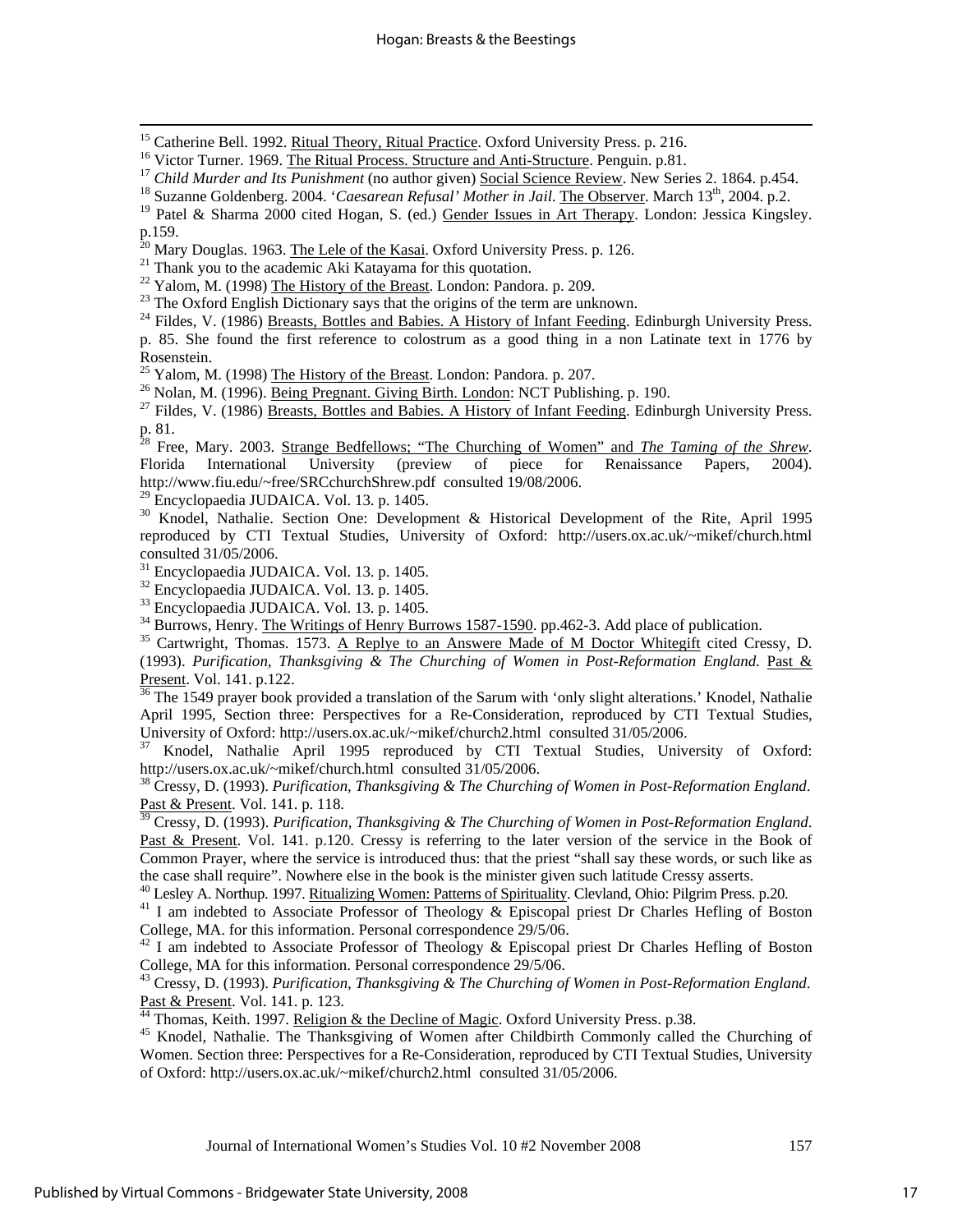<sup>46</sup> Cressy, D. (1993). *Purification, Thanksgiving & The Churching of Women in Post-Reformation England.*<br>
<u>Past & Present</u>. Vol. 141. p.p. 126-128.<br>
<sup>47</sup> Knodel Nathalie. The Thanksgiving of Women after Childhirth Commo

<sup>48</sup> Knodel, Nathalie. The Thanksgiving of Women after Childbirth Commonly called the Churching of Women. Section Two: The Rite Itself, reproduced by CTI Textual Studies, University of Oxford, April 1995: http://users.ox.ac.uk/~mikef/church2.html consulted 31/05/2006.

49 Cressy, D. (1993). *Purification, Thanksgiving & The Churching of Women in Post-Reformation England*. Past & Present. Vol. 141. p.108.<br><sup>50</sup> Fissel, M., E. 2004. <u>Vernacular Bodies: The Politics of Reproduction in Early Modern England.</u> Oxford

University Press. p. 28.

<sup>51</sup> Fissel, M., E. 2004. Vernacular Bodies: The Politics of Reproduction in Early Modern England. Oxford University Press. p. 149.

52 Cressy, D. (1993). *Purification, Thanksgiving & The Churching of Women in Post-Reformation England*.

Non-historian readers may not be aware that the Act of Settlement of 1701 provided that only Protestants could hold the throne. It is therefore important when thinking about churching rituals, as well as bedside birthing rituals, to imagine what they might represent in the context of heightened sensitivities in certain historical periods.

<sup>54</sup> Cressy, D. (1993). *Purification, Thanksgiving & The Churching of Women in Post-Reformation England.*<br>Past & Present. Vol. 141. p. 106.<br><sup>55</sup> Tait C. 2003, Safak: Dalisson L. Chinan provision of the company of the com

Tait, C. 2003. Safely Delivered: Childbirth, Wet-nursing, Gossip-Feasts and Churching in Ireland

*c.1530-1690.* Irish Economic and Social History. Vol. 30. p. 20.<br><sup>56</sup> Tait, C. 2003. *Safely Delivered: Childbirth, Wet-nursing, Gossip-Feasts and Churching in Ireland c.1530-16-90.* Irish Economic and Social History. V

<sup>57</sup> Tait, C. 2003. *Safely Delivered: Childbirth, Wet-nursing, Gossip-Feasts and Churching in Ireland c.1530-16-90.* **Irish Economic and Social History**. Vol. 30. p. 18.<br><sup>58</sup> Tait, C. 2003. *Safely Delivered: Childbirth, Wet-nursing, Gossip-Feasts and Churching in Ireland* 

*c.1530-16-90.* Irish Economic and Social History. Vol. 30. p. 19.

59 Wilson, Adrian. 1990. *The Ceremony of Childbirth & Its Interpretation* in Fildes, V. (ed.) Women as Mothers in Pre-Industrial England: Essays in Memory of Dorothy McLaren. Wellcome Institute. 60 Cressy, David. (1993) *Purification, Thanksgiving and the Churching of women in Post-Reformation* 

*England*. Past & Present. 141. p. 110.<br><sup>61</sup> Knodel, Nathalie April 1995, Section three: Perspectives for a Re-Consideration, reproduced by CTI

Textual Studies, University of Oxford: http://users.ox.ac.uk/~mikef/church2.html consulted 31/05/2006.

<sup>62</sup> Wilson, Adrian. 1990. *The Ceremony of Childbirth & Its Interpretation* in Fildes, V. (ed.) <u>Women as</u> Mothers in Pre-Industrial England: Essays in Memory of Dorothy McLaren. Wellcome Institute. p 86.

<sup>63</sup> Wilson, Adrian. 1990. The Ceremony of Childbirth & Its Interpretation in Fildes, V. (ed.) Women as Mothers in Pre-Industrial England: Essays in Memory of Dorothy McLaren. Wellcome Institute. p 87.<br><sup>64</sup> Wiltenburg, J. (1992) <u>Disorderly Women and Female Power in the Street Literature of Early Modern</u>

England and Germany. Charlottesvill & London: University Press of Virginia. p.9. 65 Laura Gowing. 1994. *Language, Power & the Law: Women's Slander Litigation in Early Modern* 

*England* in Kermode, J. & Walker, G. (eds.) Women, Crime & The Courts in Early Modern England. London: UCL Press. p.30.

<sup>66</sup> Catherine Bell. 1992. <u>Ritual Theory, Ritual Practice</u>. Oxford University Press. p.74.<br><sup>67</sup> My italics. Quoted in M. Roberts, (1985) *Words They Are Women & Deeds They Art Men: Images of Work & Gender in Early Modern England,* in L. Charles & L. Duffin (eds.) Women & Work in Pre-Industrial England. London: Croom Helm. p. 154-5. 68 Cressy, D. (1993). *Purification, Thanksgiving & The Churching of Women in Post-Reformation England*.

Past & Present. Vol. 141. p. 112.<br><sup>69</sup> Cressy, D. (1993). *Purification, Thanksgiving & The Churching of Women in Post-Reformation England.* 

Past & Present. Vol. 141. p. 113.

Knodel, Nathalie. The Thanksgiving of Women after Childbirth Commonly called the Churching of Women. Section One: Development & Historical background of the Rite. April 1995 reproduced by CTI<br>Textual Studies, University of Oxford: http://users.ox.ac.uk/~mikef/church.html consulted 31/05/2006.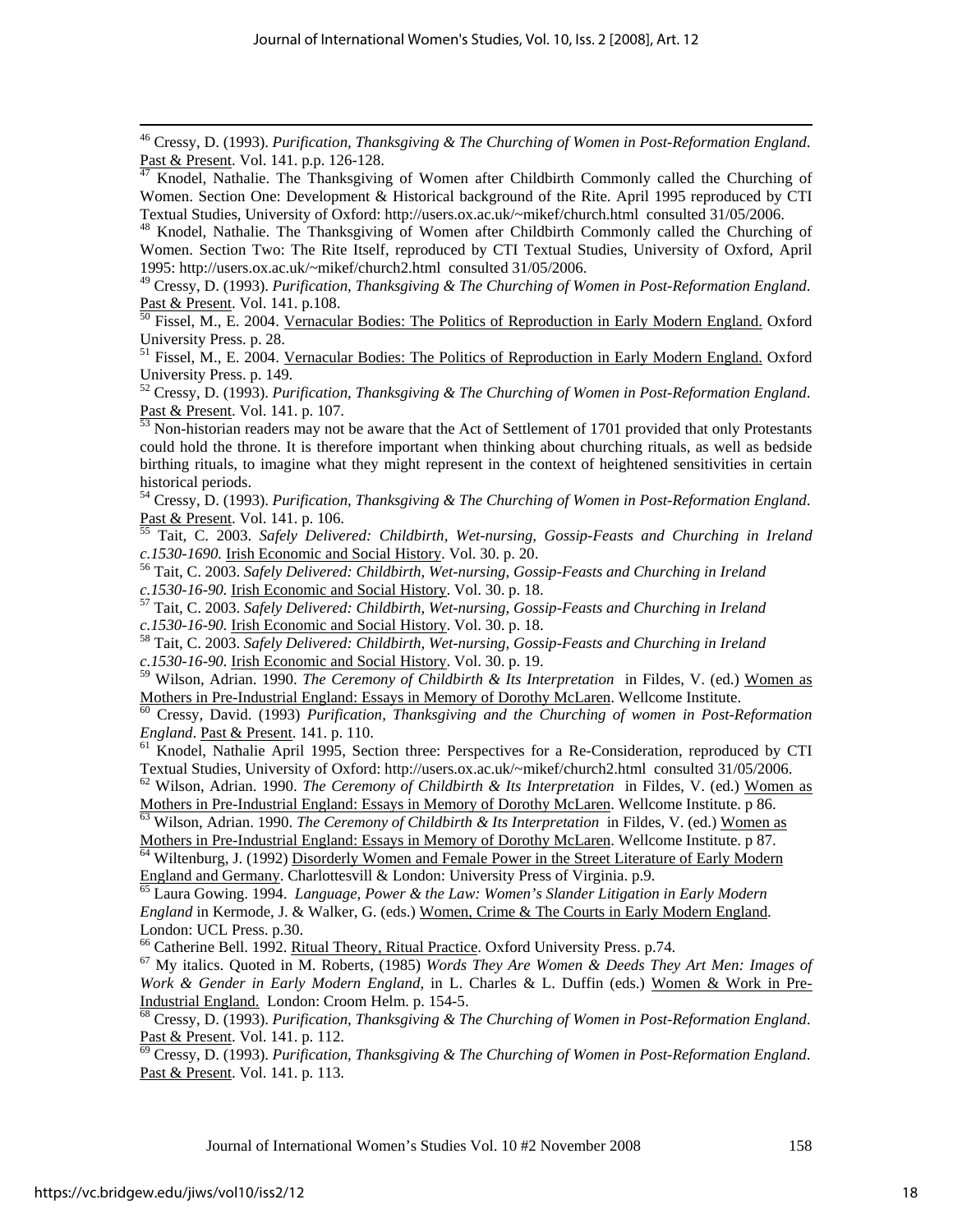70 Bourne, Reuben. 1692. The Contented Cuckold or The Women's Advocate. London. 71 Margaret Cavendish, Duchess of Newcastle, 1662 p.401 cited Cressy, D. (1993). *Purification,* 

*Thanksgiving & The Churching of Women in Post-Reformation England*. <u>Past & Present</u>. Vol. 141. p. 113.<br><sup>72</sup> Foreign visitors were often struck by the amount of social freedom women appeared to enjoy. Ingram, M.

73 Hallam, Elizabeth. 2004. *Speaking to Reveal: The Body and Acts of 'Exposure' in Early Modern Popular Discourse* in Richardson, C. Clothing Culture 1350-1650. Hampshire: Ashgate. p. 249.<br><sup>74</sup> Tittle-Tattle; Or the Several Branches of Gossiping. c. 1603, reproduced in Hallam, Elizabeth. 2004.

*Speaking to Reveal: The Body and Acts of 'Exposure' in Early Modern Popular Discourse* in Richardson,

C. Clothing Culture 1350-1650. Hampshire: Ashgate. p. 248.<br><sup>75</sup> Victor Turner. 1969. <u>The Ritual Process. Structure and Anti-Structure</u>. Penguin. pp.80-81.<br><sup>76</sup> Wilson, Adrian. 1990. *The Ceremony of Childbirth & Its Inter* 

<sup>77</sup> Wilson, Adrian. 1990. The Ceremony of Childbirth & Its Interpretation in Fildes, V. (ed.) Women as Mothers in Pre-Industrial England: Essays in Memory of Dorothy McLaren. Wellcome Institute. p.72.<br><sup>78</sup> Fildes, V. (1986) Breasts, Bottles and Babies. A History of Infant Feeding. Edinburgh University Press.

p.85.

79 Wickes, I. G. (1953) *A History of Infant Feeding. Part III: Eighteenth & Nineteenth Centuries*. Archives of Diseases in Childhood. 28; p.338.<br><sup>80</sup> Fildes, V. (1986) <u>Breasts, Bottles and Babies. A History of Infant Feeding</u>. Edinburgh University Press.

p. 85.

<sup>81</sup> Cited Fildes, V. (1986) <u>Breasts, Bottles and Babies. A History of Infant Feeding</u>. Edinburgh University Press. p. 141.

 $82$  Knodel, Nathalie April 1995, Section three: Perspectives for a Re-Consideration, reproduced by CTI Textual Studies, University of Oxford: http://users.ox.ac.uk/~mikef/church2.html consulted 31/05/2006.

83 Tait, C. 2003. *Safely Delivered: Childbirth, Wet-nursing, Gossip-Feasts and Churching in Ireland* 

*c.1530-16-90.* Irish Economic and Social History. Vol. 30. p. 20. 84 Fildes, V. (1986) Breasts, Bottles and Babies. A History of Infant Feeding. Edinburgh University Press. p. 189.

<sup>85</sup> Fildes, V. (1986) Breasts, Bottles and Babies. A History of Infant Feeding. Edinburgh University Press. p. 189.

<sup>86</sup> Fildes, V. (1986) Breasts, Bottles and Babies. A History of Infant Feeding. Edinburgh University Press.  $p. 290.$ 

87 Fissel, M., E. 2004. Vernacular Bodies: The Politics of Reproduction in Early Modern England. Oxford University Press. P. 65-66.

<sup>88</sup> Fildes, V. (1986) Breasts, Bottles and Babies. A History of Infant Feeding. Edinburgh University Press. p. 100.

89 Fildes, V. (1986) Breasts, Bottles and Babies. A History of Infant Feeding. Edinburgh University Press. p. 100.

<sup>90</sup> Fildes, V. (1986) <u>Breasts, Bottles and Babies. A History of Infant Feeding</u>. Edinburgh University Press. p. 190.

<sup>91</sup> Fildes, V. (1986) Breasts, Bottles and Babies. A History of Infant Feeding. Edinburgh University Press. p. 194.

 $^{62}$  Fildes, V. (1986) Breasts, Bottles and Babies. A History of Infant Feeding. Edinburgh University Press. p. 189. p. 189.<br><sup>93</sup> Fildes, V. (1986) Breasts, Bottles and Babies. A History of Infant Feeding. Edinburgh University Press.

p. 174.

<sup>34</sup> Laqueur, Thomas (1992) Making Sex. Body and Gender from the Greeks to Freud. Harvard University Press. p. 108.

95 Thomas Mo[u]ffat (1655) Health's Improvement cited McLaren, D. (1985) *Maternal Fertility &* 

*Lactation 1570-1720* in Prior, M. (ed.) Women in English Society 1500-1800. London: Methuen. p.29.

<sup>1987.</sup> Church Courts, Sex and Marriage in England, 1570-1640. Cambridge: Cambridge University Press. p.156.